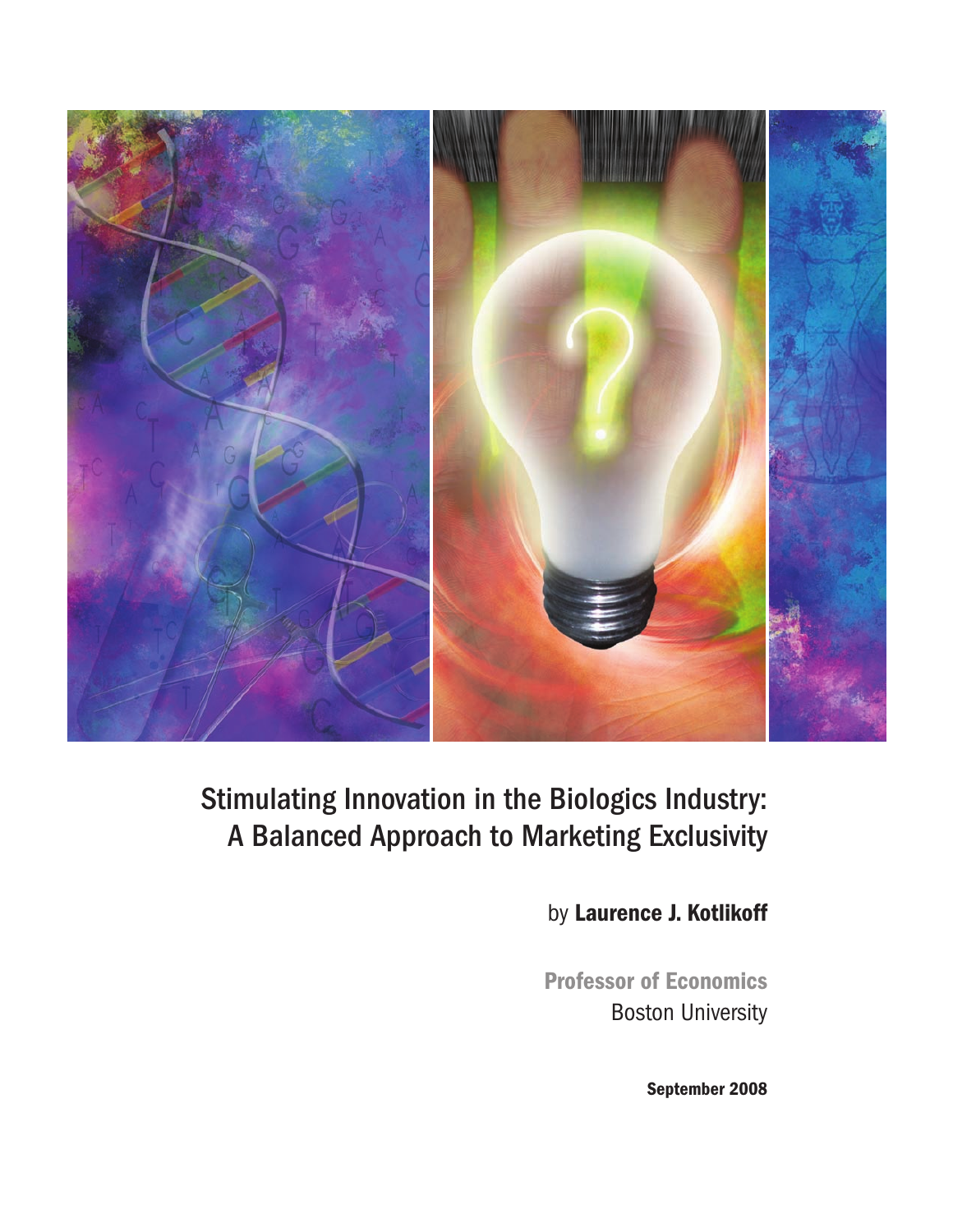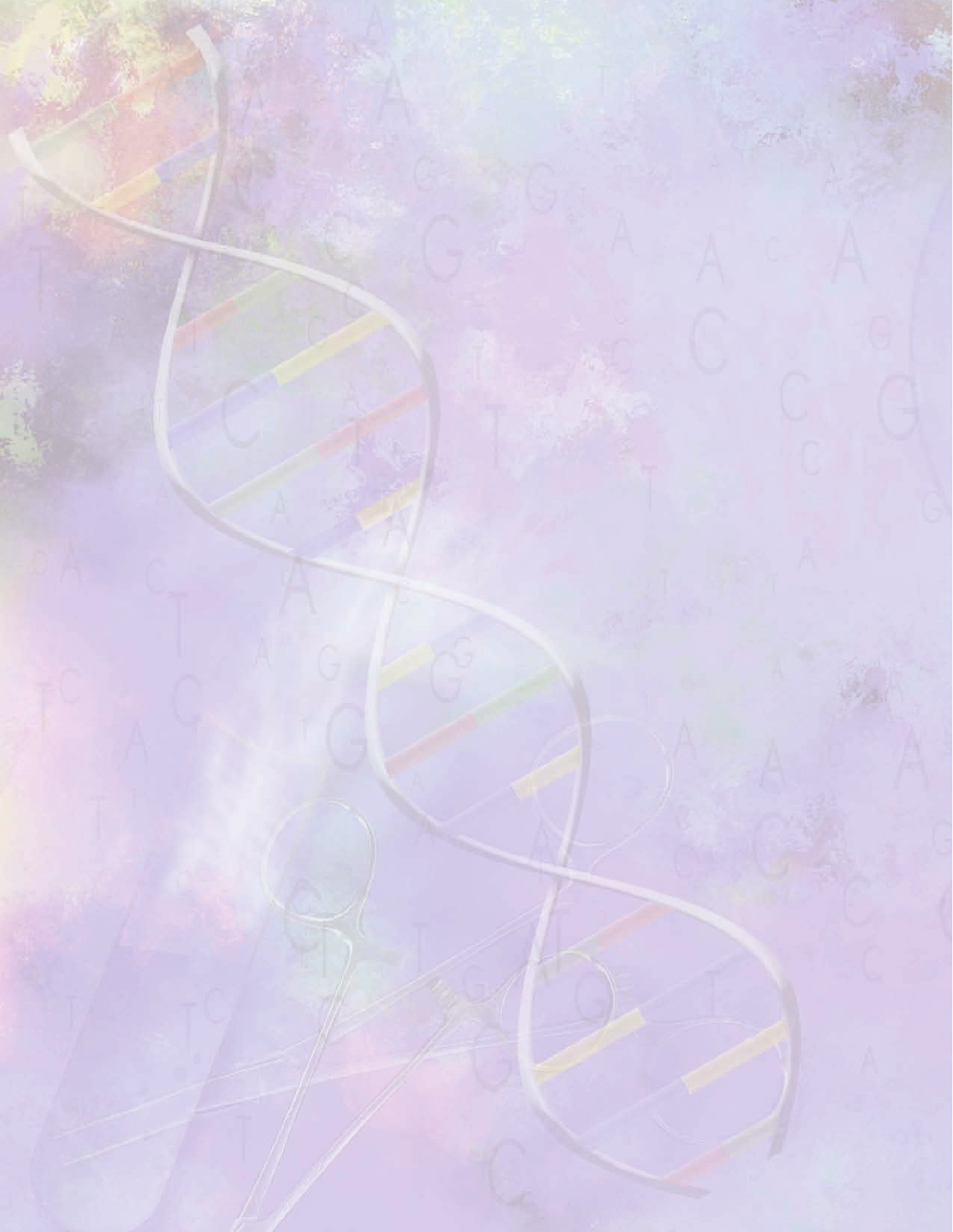

# Stimulating Innovation in the Biologics Industry: A Balanced Approach to Marketing Exclusivity<sup>1</sup>

### **Executive Summary**

New and improved medications are critical to Americans' health and welfare. Today, the most significant, but also most expensive, advances in medications come in *biologics*. Biologics are proteinbased, rather than chemical-based, medicines. The new drugs can be of tremendous help in alleviating, if not curing, a wide range of heartbreaking diseases. At the same time, their prices are remarkably high, leaving millions of uninsured and underinsured Americans unable to access their use.

As policymakers in Congress debate legislation to create an approval pathway for affordable biologic medicines, a strong case has been made regarding the potential savings and increased access that will result. These savings could run in the tens of billions of dollars annually and have a significant impact on access for patients. They would also dramatically lower costs to health care purchases, be they payors from private industry or the government — the single largest purchaser of prescription medications.

The key issue in providing affordable access to biologic wonder drugs is doing so without limiting their development. This paper focuses on how best to encourage continued innovation in this sector by providing the appropriate degree of monopoly protection. Four bills pending in Congress propose to do for biologic medications what the 1984 landmark Hatch-Waxman bill did for chemical medications, namely, promote a competitive marketplace that would dramatically lower prices while also ensuring strong incentives to innovate. Yet three of the four bills contain *exclusivity* provisions that run the danger of overextending monopoly protection. Doing so would, paradoxically, undermine innovation and the bills' own objectives.

Bestowing lengthy monopolies by statute on brand biologic companies not only greatly delays entry by competitors with low-cost alternatives, but also excludes other innovators from building — in a timely manner — on the stock of prior knowledge — much of which was accumulated at public expense.

New medications that alleviate or cure terrible disease are such remarkable gifts that we all want to do everything possible to continue their discovery. But the new drugs of today are not those of tomorrow. The reason is clear. Today's inventors have strong incentives to protect their discoveries, not to make new ones whose arrival on the market would undermine their existing profits.

Numerous papers in the economics literature on invention and monopoly protection stress that competition, not protection, is the true source of innovation and that overextending monopoly protection can be counterproductive. It may do little or nothing to incentivize new discovery, and may simply delay when the next discovery comes on board. Thus, rights to exclusive marketing periods can lead to less, not more, innovation over time. This is particularly true given the potential to use exclusivity periods to "evergreen" one's products — to secure additional long periods of monopoly based on minor product modifications.

Hatch-Waxman has proved remarkably successful in balancing incentives to innovate with the need for access to new medicines. Given this success and the absence of any material differences between the biologics and chemical medical industries arguing for longer monopoly protection, Congress should consider the Hatch-Waxman model for exclusivity rather than proposals that would distort the market and undercut innovation.

I was asked by Teva Pharmaceuticals USA, which provided the funding for this study, to assess the impact of varying lengths of market exclusivity on innovation in the context of the biotechnology sector. The views expressed here are those of mine and not necessarily those of Teva Pharmaceuticals USA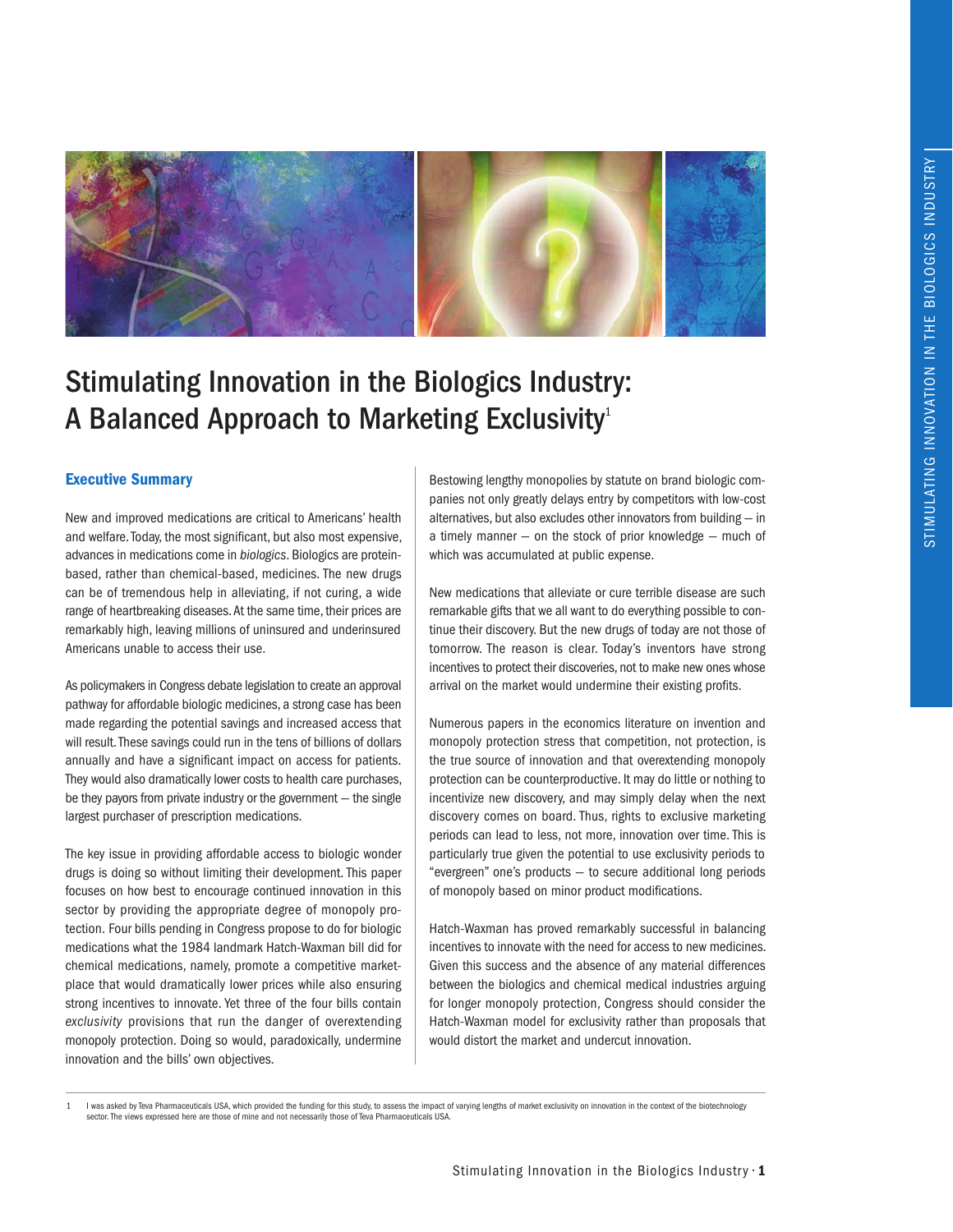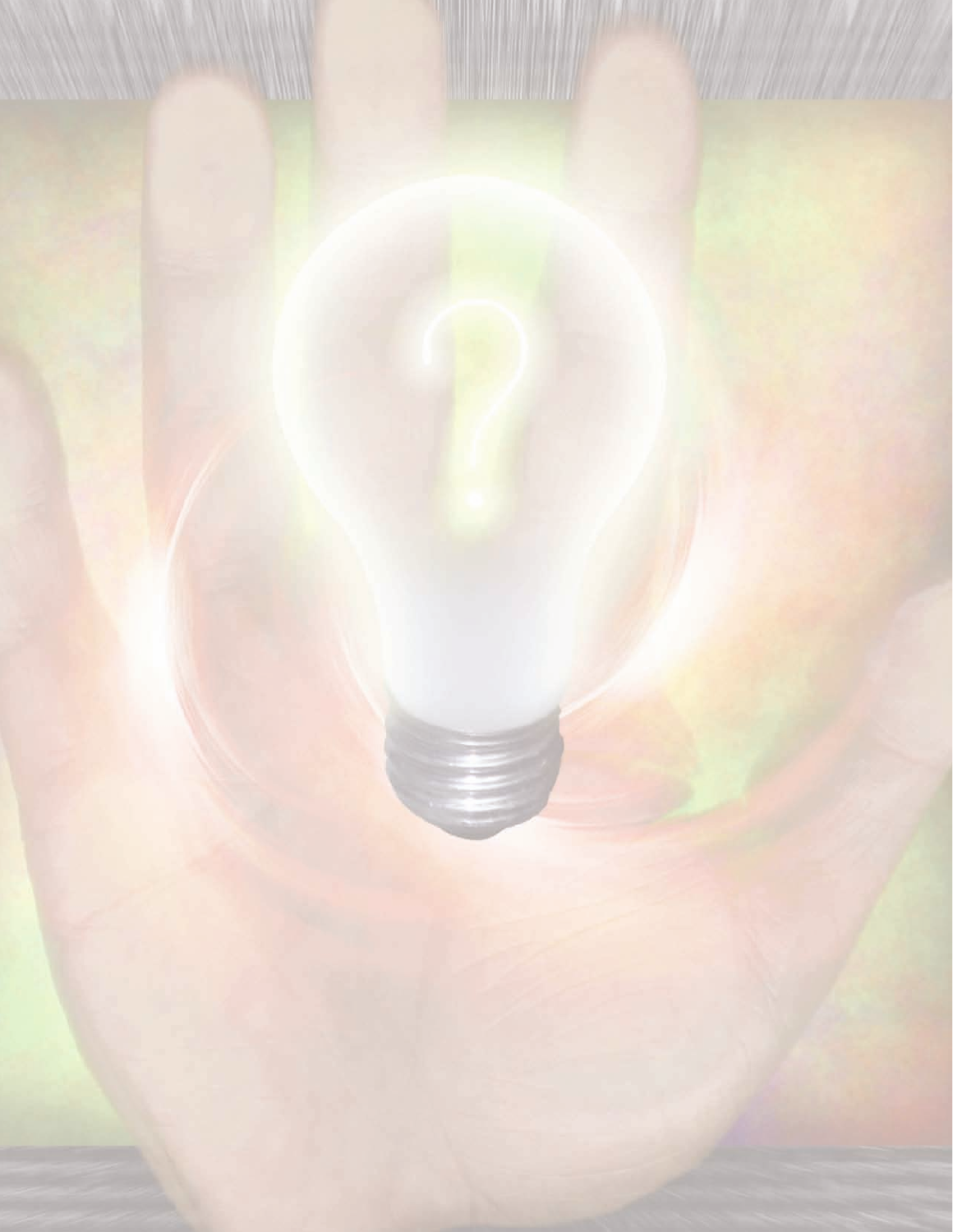![](_page_4_Picture_1.jpeg)

#### **Introduction**

New and improved medications are a vital and growing part of America's \$2 trillion healthcare system.<sup>2</sup> Today, one of every 10 healthcare dollars is spent on prescription drugs, compared to one of every 20 in 1980.<sup>3</sup> The nature of medicines is also changing. The most significant, but also most expensive, advances are coming in *biologics*.

Biologics are protein-based, rather than chemical-based, medicines.4 When Americans take pills, capsules, and liquid medications, they are taking chemical compounds. But for many serious illnesses, they increasingly rely on injections and infusions of biologics.

The new drugs can be of tremendous help in relieving pain and suffering. In some cases they represent miracle cures. But their prices are staggering. Biologics cost, on average, 22 times more per daily dose than chemical medications;<sup>5</sup> the most expensive biologics cost over \$100,000 a year. The public's annual bill for biologics has been growing at a 15 percent rate, with this year's total exceeding \$40 billion.<sup>6</sup>

For those lucky enough to gain access to these new super-expensive but often highly effective medications, there is real hope. Biologics are now fighting arthritis, asthma, Alzheimer's, heart disease, Crohn's disease, several cancers, psoriasis, multiple sclerosis, Lou Gehrig's disease, and AIDS. And *if* innovation continues, new biologics will be developed to battle the full range of cancers as well as a host of other diseases.

The *if* here is a big one. Innovation in biologics is now threatened, ironically, by specific exclusivity provisions in what is otherwise long-overdue legislation to provide Americans with accessible alternatives to extraordinarily high-priced brand biologic medicines.<sup>7</sup>

The exclusivity provisions come in two forms — *data exclusivity* and *approval exclusivity* (often referred to as market exclusivity). Both extend the duration of monopoly protection afforded brand drug products; i.e., both convey *marketing exclusivity*. And both depart very sharply from longstanding U.S. policies in balancing intellectual property protection and the U.S. economy's lifeblood — competition.

The proposed legislation comprises four bills before Congress. Each bill authorizes the Food and Drug Administration (FDA) to do for biologic medicines what it's been doing under the Hatch-Waxman Act of 1984 for chemical-based medicines, namely expedite approval of generic alternatives to drive down prescription costs.<sup>8</sup>

# **Biologics cost, on average, 22 times more per daily dose than chemical medications;5 the most expensive biologics cost over \$100,000 a year.**

The bills are *Access to Life Saving Medicine Act* (S623/HR1038), introduced by Congressman Henry Waxman and Senator Charles Schumer; *The Biologics Price Competition and Innovation Act of 2007* (S1695), introduced by Senator Edward Kennedy;*The Pathway for Biosimilars Act* (HR 5629), introduced by Congresswoman Anna Eshoo and Congressman Joseph Barton; and *The Patient Protection and Innovative Biologic Medicines Act of 2007* (HR1956), introduced by Congressman Jay Inslee.

The stated goal of each bill is to foster a robust generic biologics industry. But provisions in the Kennedy bill conveying four years

 $3$  Ibid.<br> $4$  Enge Epogen, which treats anemia, is an example. It's produced by extracting proteins from animal cells and replicating them in vitro. Nexium, which targets heartburn and acid reflux, is produced by combining chemical compounds with no reliance on animal tissue.

5 Ibid., p. 7.

<sup>2</sup> Centers for Medicare and Medicaid Website. http://www.cms.hhs.gov/NationalHealthExpendData/02\_NationalHealthAccountsHistorical.asp, accessed on 27 June 2008<br>3 Ibid.

<sup>6</sup> http://www.cbo.gov/ftpdocs/94xx/doc9496/s1695.pdf This expenditure is being made primarily via third-party insurers or the government.

<sup>7</sup> The European Union created a new regulatory pathway for follow-on biologics in 2005. By 2010, when a number of brand biologics go off patent in the EU, we should see significant biologic generic entry.<br>8 The European Uni

The European Union passed such legislation in 2005. As a result, Europeans can now access low-cost generic versions of a number of leading biologics, including Epogen.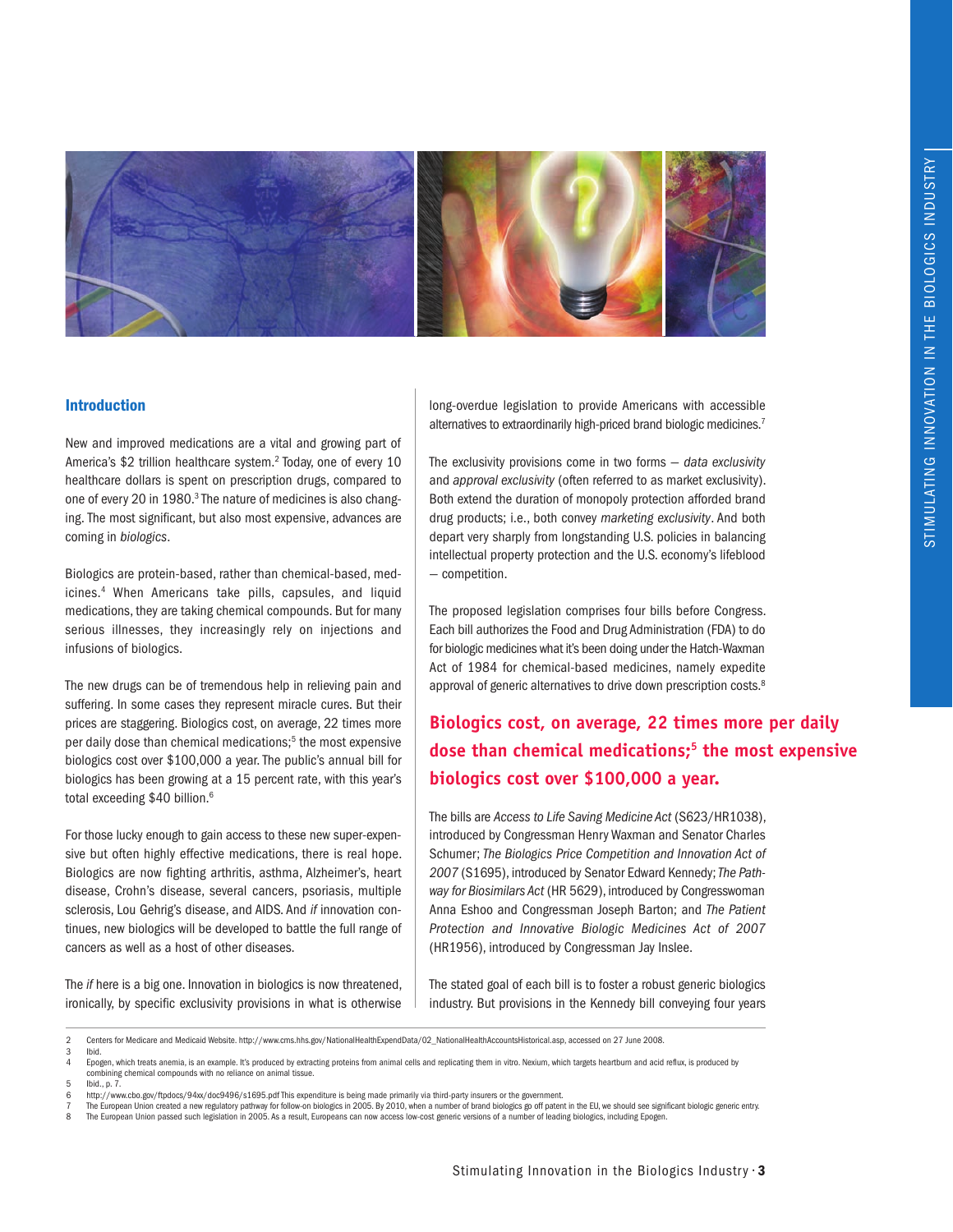of data exclusivity followed by eight years of approval exclusivity, provisions in the Eshoo-Barton bill conveying 12 years of data exclusivity followed by two years of approval exclusivity, and provisions in the Inslee bill also conveying 12 years of data exclusivity followed by two years of approval exclusivity could delay by years the advent of low-cost generic alternatives.

**Ongoing evergreening of biologics can extend their monopoly protection far into the future. Such "innovation" blocks true discoveries that would materially improve the public's health, and undermine existing product sales.**

Most importantly, the exclusivity provisions could stifle the discovery of new biologic treatments for the terrible afflictions just mentioned. This is particularly true in light of the industry's ability to *evergreen* its drugs — to spend the time afforded by initial monopoly protection to make minor modifications to the biologic's formulation and, thereby, garner extra periods of statutory exclusivity. Ongoing evergreening of biologics can extend their monopoly protection far into the future. Such "innovation" blocks true discoveries that would materially improve the public's health, and undermine existing product sales.

Given the medical and economic stakes involved, it's important for Congress to consider carefully the potential for exclusivity provisions to significantly retard innovation in biologics by undermining the ability of competitors to offer low-cost, competing products in a meaningful time frame.

This paper pursues this objective. It begins by briefly questioning two presumptions when it comes to monopoly protection policy and the drug industry. The first is that longer periods of monopoly protection necessarily promote innovation. The second is that extending the duration of monopoly protection, while it may have winners and losers, causes no overall economic loss, i.e., no economic inefficiency.

These questions provide the context for the next task — assessing the exclusivity provisions specially designed for the brand biologic companies and explaining how exclusivity provisions in three of four biogenerics bills would dramatically extend monopoly protection afforded to brand biologics.

But my main focus will be to amplify the point raised immediately below, namely, that extended periods of exclusivity pose a

threat to sustaining a rapid rate of innovation. This analysis forms the basis for my recommendation that when it comes to promoting biologic competition Congress should stick with what works, namely Hatch-Waxman, with its very limited exclusivity.

Economic theory speaks clearly here. So does the evidence. There are, quite simply, no compelling differences between the chemical-based and protein-based medication industries to justify deviating from a policy that has succeeded for over a quarter of a century in both dramatically reducing drug prices and stimulating innovation.

Indeed, to the extent there are differences, they generally favor less exclusivity. A key example here is the likelihood that obtaining FDA approval of generic biologics will take considerably longer than obtaining FDA approval of a chemical entity.<sup>9</sup> If this proves true, it will automatically provide brand companies with an extended period of effective exclusivity even absent any legislated exclusivity.

# **Can Extended Periods of Exclusivity Threaten Innovation?**

Raising this question may sound surprising given that some period of exclusive marketing rights is required to incentivize discovery. But starting a train is not the same as keeping it moving, let alone getting it to run at the proper speed. When it comes to innovation, each "discovery" builds on prior knowledge, with progress measured by the next innovation, not the last, and by how fast the next innovation gets to market.<sup>10</sup>

Policies that lengthen the time between innovations may do little to stimulate more innovation; instead, they may simply reduce the pace of innovation (the number of discoveries per unit of time) on which the economy's growth so critically depends.

The key problem with providing excessive monopoly protection is that once an invention has been made, the inventor faces different incentives. The main goal becomes marketing and protecting one's intellectual property, not developing a dramatically different and better version of the product. Doing so would diminish, if not vitiate, the value of the initial invention, which may have been undertaken at considerable cost. Hence, at least within a given product line, yesterday's inventors are much less likely to be either today's innovators or tomorrow's.

This point comes across clearly in the economics literature starting with the seminal 1959 paper on intellectual property by Nobel

Shapiro, Robert, op. cit., p.4.

<sup>10</sup> Isaac Newton paid deference to this process in his famous statement: "If I have seen further it is by standing on ye shoulders of Giants."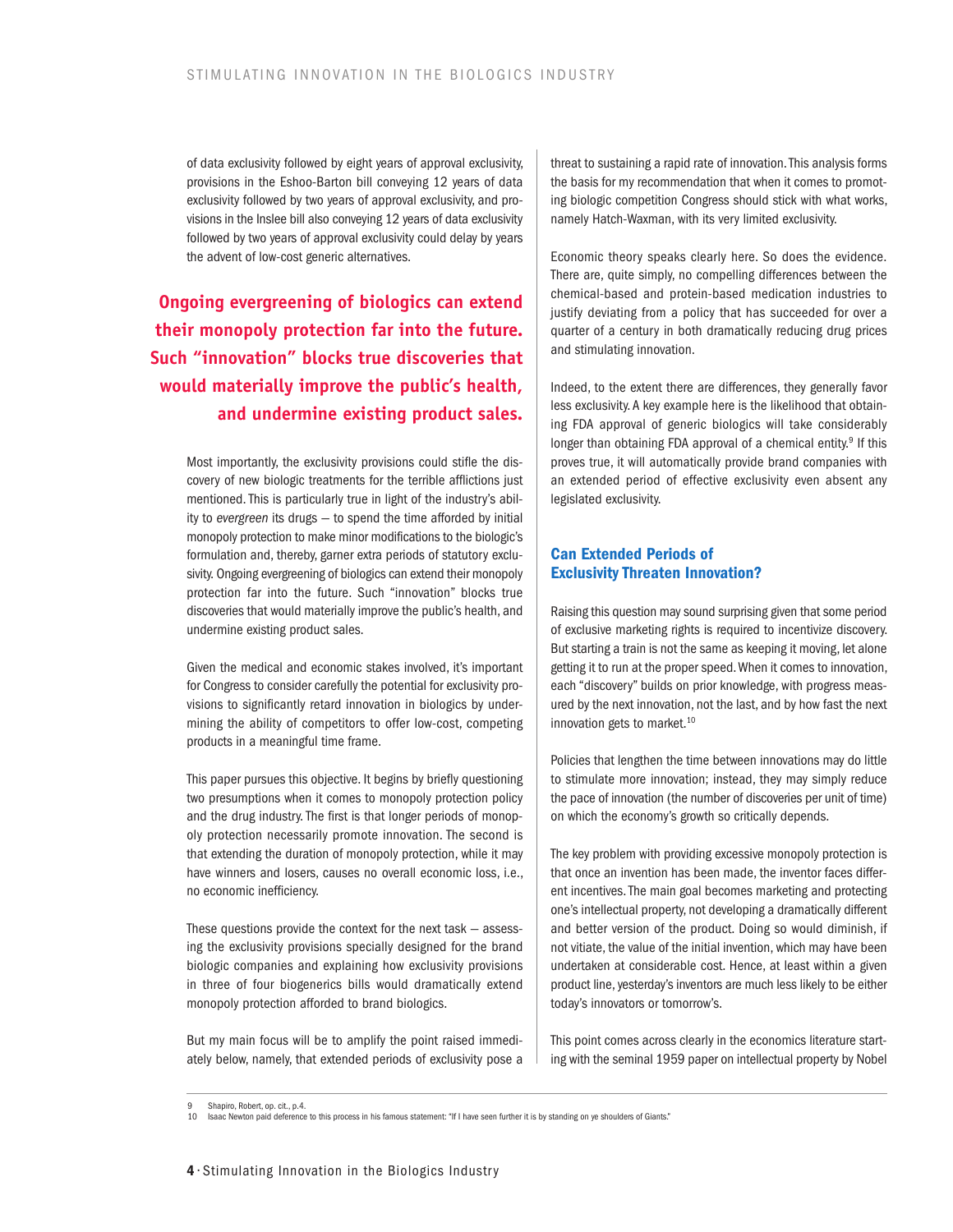laureate Kenneth Arrow.<sup>11</sup> In the years since Arrow showed that "the incentive to invent is less under monopolistic than under competitive conditions," numerous economists have developed alternative models of the innovation process, but they invariably reach the same conclusion — *monopolists don't innovate*. The reason is simple: bringing new products to the market undercuts a monopolist's revenues on his existing products.

#### **Distorting the Economy via Excessive Monopoly Protection**

Prolonged monopoly protection raises additional concerns. It distorts consumer choice by maintaining artificially high prices of those final goods and services that are being protected. The same point applies to all the monopoly-protected inputs purchased by businesses. If their prices remain too high for too long, too few of the inputs will be used in production. The result will be a production distortion.

Distortion arising from excessively long monopoly protection is called *rent seeking*. In the context of inventing, the rent seekers are the inventors and the rent they seek is the monopoly profits from their discoveries. For those winning the race to discovery, the rewards are great. But all those losing the race have expended resources, potentially very large amounts of resources, for naught. To be clear, some losers and losses are inevitable. The issue is how many would-be inventors, with what size losses, monopoly-protection policy will create.

Another distortion, which arises in the context of biologics, involves access. Because biologics are so expensive and because America has so many uninsured and underinsured people with limited access to these medications, those with access to these medicines may not have the most need for them. There is clearly an equity issue here. But there is also a separate issue of efficiency. Markets in which some people face one set of prices for goods and services and other people face another set are inefficient for a simple reason — there are beneficial economic trades between the two sets of people that are not occurring.

These economic and other distortions discussed in this paper are important. Economists reference them as *excess burdens, deadweight losses,* or *economic inefficiencies*. But no matter what they are called, these distortions entail real economic costs to society. Concern about these efficiency costs explains why we restrict monopolies, why we have patent limits, why we have free domestic trade, and why we form free trade agreements.

### **Data Exclusivity, Approval Exclusivity, and Marketing Exclusivity**

As introduced in part of Hatch-Waxman, *data exclusivity* refers to a period of time during which a potential generic supplier of a brand drug is prohibited from filing for an ANDA (Abbreviated New Drug Application).<sup>12</sup> This prohibition is a type of gag order. It is effectively conveyed by preventing potential generic suppliers from using publicly available clinical trial and related data to substantiate the safety of their medically equivalent/similar medicines.

*Approval exclusivity,* sometimes referred to as *market exclusivity,* is a period of time during which a generic drug supplier can file for FDA approval, but cannot receive approval. In other words, FDA approval is exclusively limited to brand companies during this period even if all prerequisites for FDA approval of generic alternatives have been established.

Since data exclusivity prevents even seeking FDA approval and approval exclusivity prevents receiving FDA approval, even if one has sought it by substantiating medical equivalence/similarity, both data exclusivity and approval exclusivity constitute *marketing* exclusivity — periods during which brand companies are exclusively permitted to market the medication in question.

**Prolonged monopoly protection raises additional concerns. It distorts consumer choice by maintaining artificially high prices of those final goods and services that have been patented.**

Being able to file for FDA approval, even during periods when the FDA is precluded from granting approval, is important. Generic drug suppliers may not be able to contest the patents of a brand provider *unless* the generic supplier has filed with the FDA. Consequently, data exclusivity represents absolute monopoly protection for brand suppliers — monopolies that are granted even if a brand's patents are found to be invalid following judicial review.

Using data exclusivity periods to prevent the courts from adjudicating patent challenges goes well beyond standard patent protection policy provided under GATT. Indeed, providing data exclusivity is tantamount to the government simply doing away with patents altogether and conveying exclusive product marketing rights to favored companies by fiat. Such a policy is at considerable odds with the principles of free markets.

<sup>11</sup> Arrow, Kenneth J., "Economic Welfare and the Allocation of Resources for Invention," Rand Corporation working paper P-1856-RC, December 15, 1959.

<sup>12</sup> To be precise, the FDA is prohibited during the period from using the brand company's safety and effectiveness findings (data) as a basis for approving medically equivalent generic alternatives.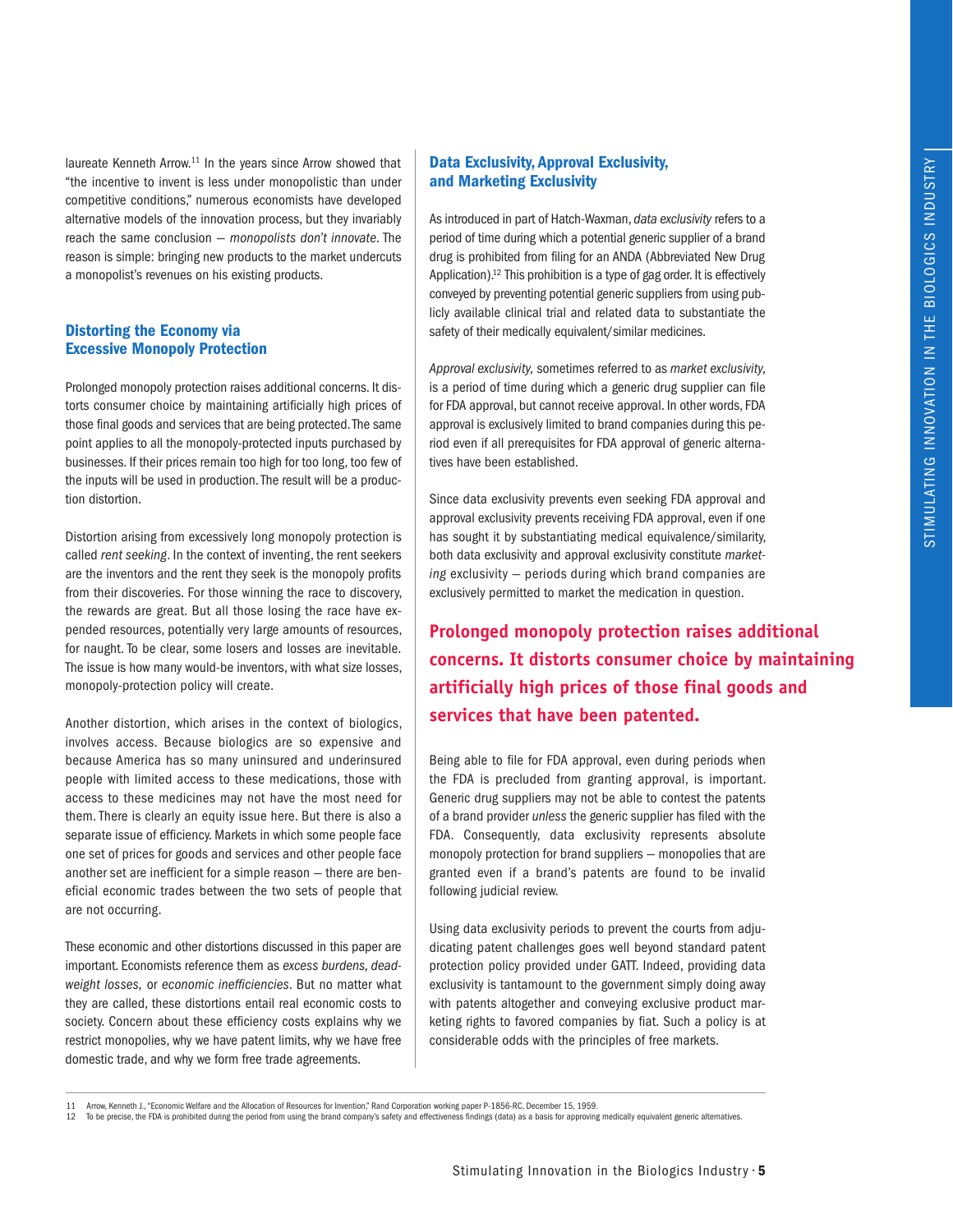As indicated, approval exclusivity comes into play after data exclusivity expires. Although approval exclusivity permits competing drug companies to file their product applications with the FDA and, in the process, potentially contest the validity of patents of drugs already on the market, it tells competitors that no matter whether they win their patent fights or not, they will not get to market until this extra protection period has run its course.

# **Given Hatch-Waxman's significant patent restoration provision, its exclusivity will rarely extend the total length of monopoly protection.14**

The clock on the total period of data plus approval exclusivity starts with FDA approval of the brand drug. The reason is that the exclusion is determined with respect to the filing and approval of ANDAs. But an ANDA presupposes an NDA (a New Drug Application); the government's exclusivity clock doesn't start until the government approves the new brand drug and allows it to go on the market.

The upshot here is that if the total period of exclusivity exceeds the amount of patent protection left at the time of FDA NDA approval, monopoly protection will be expanded by the number of years that exclusivity exceeds remaining patent life.

Take, for example, a new biologic that receives FDA approval 12 years after initial patent filing. Under GATT, the biologic should receive eight more years of patent protection (20 years total less the 12 years already elapsed). But were the Eshoo-Barton or Inslee bills passed, the biologic would qualify for 14 years of exclusivity beyond the date of FDA approval. Since 14 exceeds eight, the biologic would receive 14 years of protection post-FDA approval rather than eight. And since 14 plus 12 equals 26, the biologic ends up with 26 years, rather than 20 years, of monopoly protection. This represents a 30 percent increase in monopoly protection relative to the GATT norm — the standard protection being provided to inventions of all other goods and services apart from drugs!

# **Exclusivity, Patent Restoration, and Marketing Stays under Hatch-Waxman**

The Hatch-Waxman Act does provide for data and approval exclusivity for chemical entities, but on a much more limited basis than that proposed in the Kennedy, Eshoo-Barton, and Inslee generic biologics bills. Instead of the combined data plus approval exclusivity periods of 12 years (four data plus eight

approval) years proposed in the Kennedy bill and 14 years (12 data and two approval) proposed in both the Eshoo-Barton and Inslee biogenerics bills, Hatch-Waxman offers five years of exclusivity generally, with four years of data exclusivity followed by one year of approval exclusivity if an applicant files a patent challenge in the fourth year. The Waxman biogenerics bill does not address data or approval exclusivity whatsoever.

The Hatch-Waxman Act also provides for *patent restoration;* the Act restores to a new chemical entity's patent life half of the time spent in clinical testing and all of the time spent securing FDA approval, up to a maximum of five years. The amount of patent restoration is also subject to a ceiling; total patent life beyond FDA approval cannot exceed 14 years. Thus, a new chemical drug that receives FDA approval after 12 years from initial patent application, having spent four years in clinical trials and two years undergoing FDA review, has three years of patent restoration time tacked onto the standard 20 year patent term provided under GATT. This provides the drug with 24 years of patent life, of which 12 is post-FDA approval.

In contrast, if FDA approval had occurred eight years from patent application, six of which again had been spent in trials and FDA review, the patent would be extended by only two years — to 22 years total — because any longer extension would mean more than 14 years of patent life beyond the date of FDA approval.<sup>13</sup>

Given Hatch-Waxman's significant patent restoration provision, its exclusivity will rarely extend the total length of monopoly protection.14 But it does delay by at least four years the ability of competitors to contest the patents of brand companies. Another feature of Hatch-Waxman that delays competitors in overturning invalid patents and quickly getting to market is the ability of brand companies to have the courts automatically stay FDA approval of an ANDA for two and a half years if the brand company sues the competitor for patent infringement.

#### **Hatch-Waxman's Applicability to Biogenerics**

It's important to realize that one portion of Hatch-Waxman, namely patent-term restoration, applies to biologic medications as well as chemical medications, even though there is currently no pathway for generic biologics to receive FDA approval and reach market. And since none of the biologics bills abrogate Hatch-Waxman's provisions, brand biologics, under all of the bills, will still retain patent restoration. Hence, under all but the Waxman biogenerics bills, brand biologics will enjoy four legislated types of monopoly protection — GATT, data exclusivity, approval exclusivity,

<sup>13</sup> As these two illustrations indicate, drugs brought to market early are being penalized by these provisions relative to those brought to market late. Providing incentives to delay the introduction of new medications seems a significant deficiency in the Hatch-Waxman Act.

<sup>14</sup> Grabowski, Henry G., and John M. Vernon. "Effective Patent Life in Pharmaceuticals," International Journal of Technology Management, Vol. 19, 2000, p. 116, states that "The effects of Waxman-Hatch and GATT on EPL (effective patent life) have been modest to date.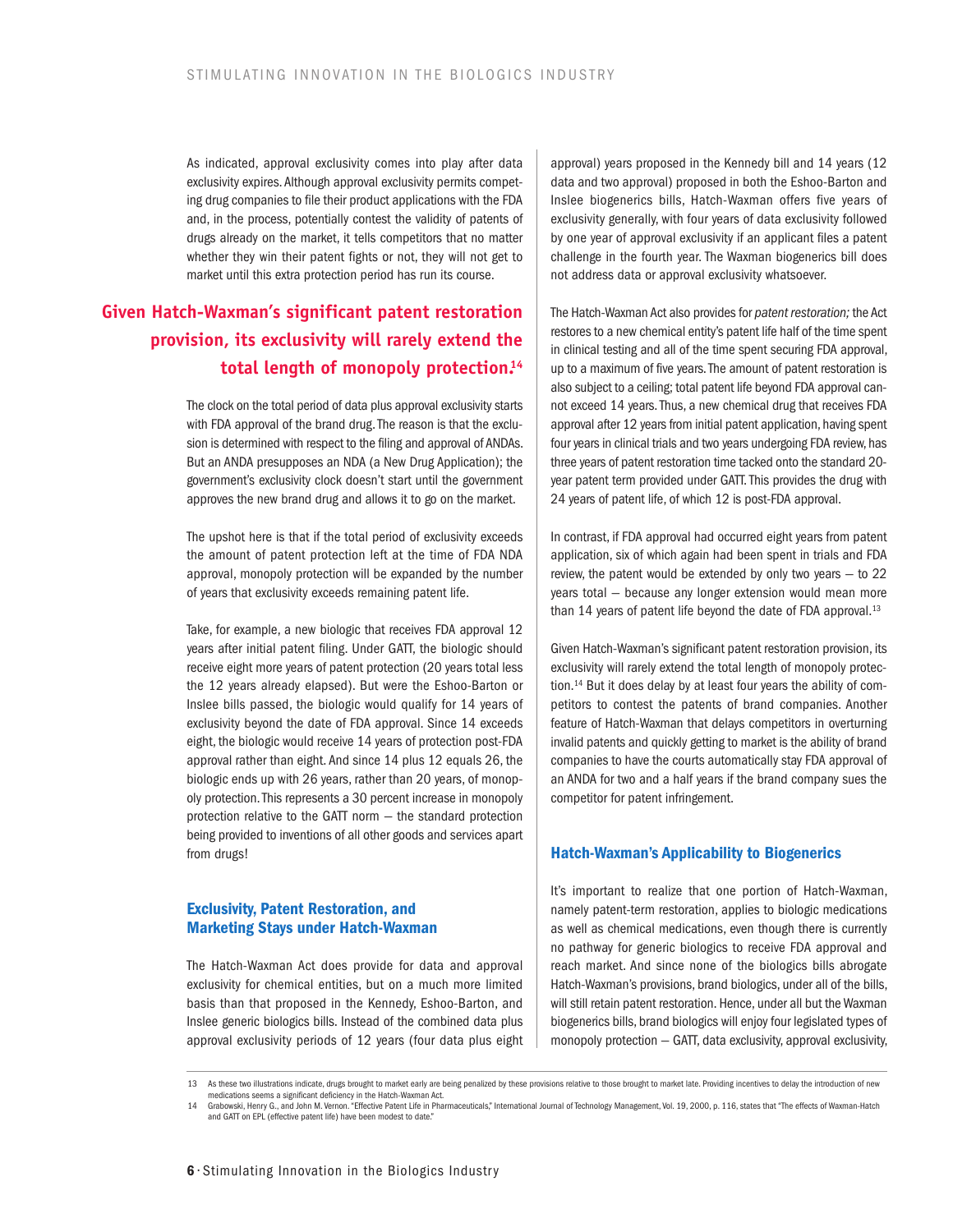| <b>Years between</b><br><b>Patent</b><br><b>Application</b><br>and FDA<br><b>Approval of</b><br><b>Brand Drug</b> | $GATT -$<br>Non-<br><b>Drugs</b> | Hatch-<br><b>Waxman</b><br><b>Chemical</b><br><b>Drugs</b> | <b>Waxman</b><br><b>Biologics</b><br><b>Bill</b> | <b>Kennedy</b><br><b>Biologics</b><br><b>Bill</b> | Eshoo-<br><b>Barton</b><br><b>Bill</b> | <b>Inslee</b><br><b>Biologics</b><br><b>Bill</b> |
|-------------------------------------------------------------------------------------------------------------------|----------------------------------|------------------------------------------------------------|--------------------------------------------------|---------------------------------------------------|----------------------------------------|--------------------------------------------------|
| $6\phantom{1}$                                                                                                    | 20                               | 20                                                         | 20                                               | 20                                                | 23                                     | 23                                               |
| 8                                                                                                                 | 20                               | 22                                                         | 22                                               | 22                                                | 25                                     | 25                                               |
| 12                                                                                                                | 20                               | 23                                                         | 23                                               | 24                                                | 29                                     | 29                                               |
| 16                                                                                                                | 20                               | 23                                                         | 23                                               | 28                                                | 33                                     | 33                                               |
| 20                                                                                                                | 20                               | 25                                                         | 25                                               | 32                                                | 37                                     | 37                                               |

# **Table 1: Years of Monopoly Protection from Date of Patent Application**

Table assumes no evergreening, incorporates exclusivities, and assumes five years for testing and approval of biosimilars (see Shapiro, 2008) commencing at ANDA filing and a three-year patent restoration period.

and patent restoration. Each of these protections can impact the total length of monopoly protection depending on the particular circumstances involved. Under the Waxman bill, brand biologics would enjoy GATT and patent restoration protections.

# **The Proposed Expansion of Monopoly Protection for Biologics**

Table 1 examines the duration of monopoly protection that each of the biogenerics bills would extend to brand biologics companies under different assumptions about the amount of time brand companies spend between submitting a patent and achieving FDA approval of their product.

The table takes into account GATT's 20-year patent duration rule, exclusivity provisions, patent restoration, and the time required for biologic generic companies to receive FDA approval of their medically similar alternatives. I assume that, starting from the end of the period of data exclusivity, it would take biologic generic companies five years to develop a generic biologic, file for FDA approval, and receive FDA approval.15

For purposes of comparison, the table shows the duration of monopoly protection under pure GATT treatment (the treatment of non-drug products) and under Hatch-Waxman Act treatment (the treatment for new chemical entities). In calculating the length

of protection under Hatch-Waxman, I assume a three-year patent restoration extension — the average such extension calculated by the Congressional Budget Office.16 Finally, I ignore the potential of brand companies to receive FDA-approval stays and to evergreen their products.<sup>17</sup>

In considering table 1's findings, it's important to bear in mind that innovations build on one another. Hence, permanently lengthening monopoly protection from 20 to, say, 25 years represents a 25 percent permanent delay in the advent of the next (the second) innovation. In this case, the second innovation arrives five years late, the third 10 years late, the fourth 15 years late, etc. Over the course of a century, the country experiences not five innovations, but four. And successive generations end up being harmed to an ever-increasing degree.

Compare, to begin, the standard 20-year GATT monopoly protection period with the 29-year period provided under the Eshoo-Barton and Inslee biologics bills, assuming the brand biologic company expends 12 years achieving FDA approval. The difference between 29 years and 20 years is 45 percent. This is a very substantial deviation from GATT and has the potential to substantially reduce the pace of innovation.

Under the Kennedy bill, the duration of monopoly protection for this case is five years shorter, i.e., 24 years. The difference reflects the two-year shorter length of total exclusivity under the

<sup>15</sup> See Shapiro (2008), op. cit.

<sup>16</sup> Congressional Budget Office, "How Increased Competition from Generic Drugs Has Affected Prices and Returns in the Pharmaceutical Industry" July 1998, table 8, p. 40.<br>17 These stavs appear to have the potential to add an

These stays appear to have the potential to add another half year of monopoly protection under the Eshoo-Barton and Inslee bills for all cases considered in table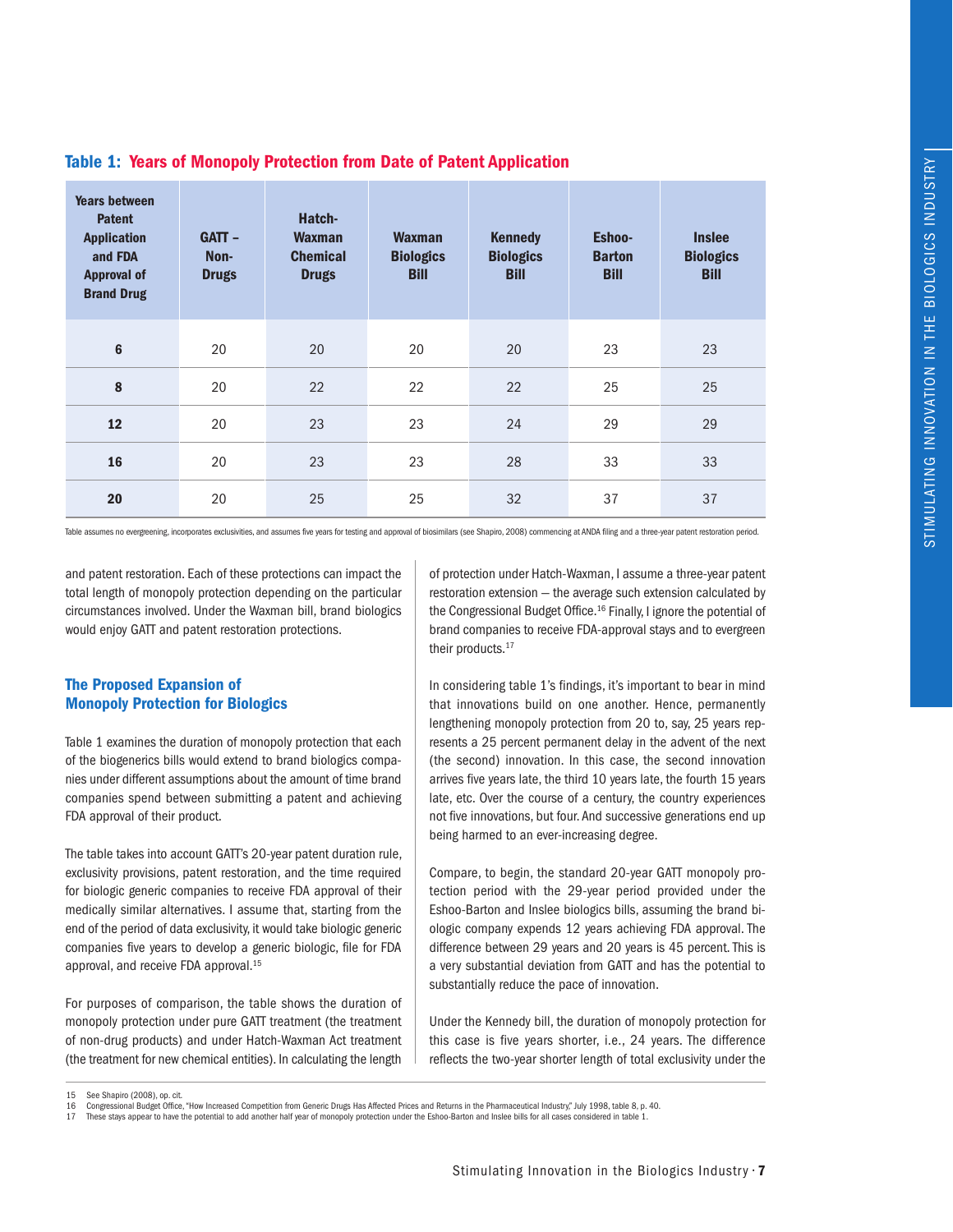| <b>Years</b><br>between Patent<br><b>Application</b><br>and FDA<br><b>Approval of</b><br><b>Brand Drug</b> | $GATT -$<br>Non-<br><b>Drugs</b> | Hatch-<br><b>Waxman</b><br><b>Chemical</b><br><b>Drugs</b> | <b>Waxman</b><br><b>Biologics</b><br><b>Bill</b> | <b>Kennedy</b><br><b>Biologics</b><br><b>Bill</b> | Eshoo-<br><b>Barton</b><br><b>Bill</b> | <b>Inslee</b><br><b>Biologics</b><br><b>Bill</b> |
|------------------------------------------------------------------------------------------------------------|----------------------------------|------------------------------------------------------------|--------------------------------------------------|---------------------------------------------------|----------------------------------------|--------------------------------------------------|
| $6\phantom{a}$                                                                                             | 14                               | 14                                                         | 14                                               | 14                                                | 17                                     | 17                                               |
| 8                                                                                                          | 12                               | 14                                                         | 14                                               | 14                                                | 17                                     | 17                                               |
| 12                                                                                                         | 8                                | 11                                                         | 11                                               | 12                                                | 17                                     | 17                                               |
| 16                                                                                                         | 4                                | $\overline{7}$                                             | 7                                                | 12                                                | 17                                     | 17                                               |
| 20                                                                                                         | $\mathbf 0$                      | 5                                                          | 5                                                | 12                                                | 17                                     | 17                                               |

#### **Table 2: Years of Marketing Exclusivity from Date of Patent Application**

Table assumes no evergreening, incorporates exclusivities, assumes five years for testing and approval of biosimilars commencing at ANDA filing, and assumes a three-year patent restoration period.

Kennedy bill compared to the Eshoo-Barton and Inslee bills and the fact that the Kennedy bill allows filing for ANDA after four years as opposed to after 12 years in the Eshoo-Barton and Inslee bills. Under the Kennedy bill, generic biologic firms would, I assume, spend the eight years after filing, but before being able to receive final FDA approval, in doing the testing under FDA supervision needed to obtain final approval once the eight years of approval exclusivity had run its course.<sup>18</sup>

Compared with the Eshoo-Barton and Inslee bills, the Kennedy bill entails shorter monopoly protection. But monopoly protection under the Kennedy bill is still much longer than under Hatch-Waxman in the case the brand company takes more than 12 years to get to market. Remarkably, the Kennedy, Eshoo-Barton, and Inslee bills reward delay in getting to market with longer monopoly protection, with each year of delay beyond 12 leading to roughly one more year of protection. One wonders why legislators would want to encourage delay in the pace at which innovative drugs are brought to market and lower the speed at which today's innovations are incorporated in tomorrow's discoveries.

Table 2 puts this point in higher relief. It shows the duration of marketing exclusivity available to the biologic brand company for different periods of time the brand takes to get to market. Note that Hatch-Waxman and the Waxman biologics bill penalize delays

in reaching the market by reducing monopoly protection by roughly one year for each year of delay.

Can table 2's huge differences in marketing exclusivity periods for a) chemical medications subject to Hatch-Waxman and b) biological medications under either the Kennedy, Eshoo-Barton, or Inslee bills be justified by much longer startup times for new biological entities compared with new chemical entities? The answer is no. As Henry Grabowski has shown, the average development time for new biological entities is only 7.4 months longer than that for new chemical entities.<sup>19</sup> In comparison, relative to Hatch-Waxman, the Eshoo-Barton and Inslee bills call for between 12 months and 120 months of extra monopoly protection depending on when the biologic is brought to market.

What about costs and risk? Do either of these factors justify longer monopoly protection for biologics than chemical entities?

The answer is no. Consider first the issue of cost. There is no question that bringing a new biologic medication to market is exceptionally expensive  $-$  an estimated \$1.24 billion.<sup>20</sup> But cost per se is not economically relevant. What matters is cost relative to reward. Invention X may cost \$1 million to bring to market and invention Y \$1 billion, but the projected revenues for Y may exceed those for X by far more than a factor of 1,000. In this case, less

<sup>18</sup> Note that patent restoration does not extend the length of monopoly protection in this case, since it adds, by assumption, three years to the GATT's 20, which equals 23, which is less than 24.

<sup>19</sup> Grabowski, Henry. "Follow-On Biologics: Data Exclusivity and the Balance Between Innovation and Competition." Nature Reviews Drug Discovery. Volume 7, June 2008.

<sup>20</sup> See DiMasi, Joseph A. Ronald W. Hansen, and Henry G. Grabowski, "The Price of Innovation: New Estimates of Drug Development Costs," The Journal of Health Economics, Volume 22, Issue 2, March 2003, pp. 151-185 and Grabowski, Henry, "Follow-On Biologics: Data Exclusivity and the Balance Between Innovation and Competition," Nature Reviews Drug Discovery, Volume 7, June 2008. \$802 million is, by the way, the estimated cost of bringing a new chemical medication to market.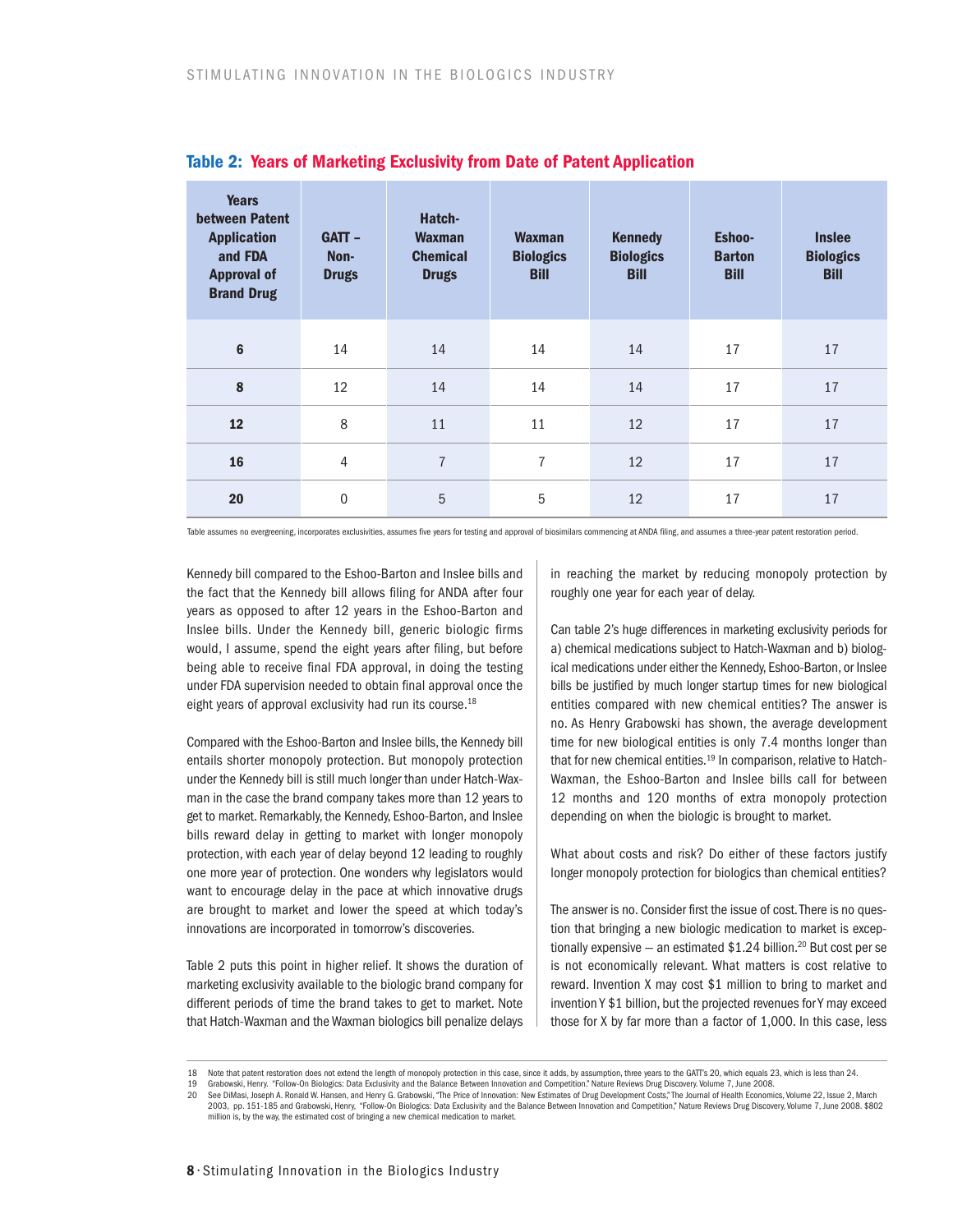monopoly protection is needed to promote invention of Y than of X.

Compared with pharmaceuticals, biologics are more costly to produce. But their reward is also considerably higher. Indeed, compared to chemical medications, biologic medications appear to have a lower ratio of invention cost to invention reward.<sup>21</sup> Moreover, there is no presumption in the economics literature on optimal monopoly protection that products entailing higher cost relative to reward should be provided longer periods of protection.

Next, consider risk. Only one in five of all drugs tested clinically makes it to market,<sup>22</sup> with the success rate possibly lower in biologics. But modern finance teaches us that collections of individual investments, each of which is highly risky, can, thanks to the law of averages (law of large numbers), be quite safe. If only one in 20 experimental drugs makes it to market, but you experiment with 1,000 such drugs, you can be pretty sure that close to 50 will be successful. Stated differently, the risk that most advocates of longer monopoly protection cite as supportive of such a policy is *diversifiable risk* — risk that is diversified away in the financial marketplace and that doesn't raise the cost of capital confronting biotech companies.<sup>23</sup>

When it comes to *non-diversifiable risk,* the biotech industry is riskier than most, but not by much. Consequently, the cost of equity capital in biotech is only 18 percent higher than the average across all other industries. Moreover, a quarter of U.S. industries are riskier than biotech, but none of these garner longer monopoly protection. The appendix lists the 25 industries with higher costs of equity capital than biotech. The semiconductor industry is the most risky, with a cost of capital 89 percent above the average. The pharmaceuticals industry, interestingly enough, is much riskier than biotech. Its cost of capital is 35 percent above average.<sup>24</sup>

#### **Evergreening**

Evergreening will multiply the economic costs of expanding monopoly protection via exclusivity arrangements. Brand companies can, and routinely do, make relatively minor changes to their existing products in order to restart their monopoly-protection clocks. These changes include changing the medication strength of pills (e.g., changing the pills from .10 mg to .15 mg), changing the form of medication (e.g., switching from pill to capsule),

modifying the method of delivery (e.g., from injection to inhalation), expanding indications (applying the medicine to additional conditions), pegylation (which has the effect of reducing doses per time period via time-release mechanisms), and glycosolation (adding sugar molecules to the medication).

To understand the risk evergreening poses to true innovation and competition in the industry, suppose either the Eshoo-Barton or Inslee bill is passed and a brand biologic company called Bio-Brand, Inc., spends 12 years getting its biologic drug produced, tested, and FDA-approved. According to table 1, 17 years later (29 years after the patent is initially filed) generic competitors will finally be able to bring a competing medication to market.

Or will they? Given evergreening, BioBrand can readily come up with a small change along one of the aforementioned product characteristic dimensions, clinically tested, obtained FDA approval of the "new" product, receive another 14 years of data and approval exclusivity, promote it aggressively with doctors and patients (referred to as *converting the market*),<sup>25</sup> and effectively extend the monopoly protection on the original product from 29 to 43 years!<sup>26</sup> And then BioBrand could tack on another 14 years if it introduced another minor, approved modification in year 43. In the drug world, brand companies have, in such situations, substantially diminished the market for the previous-generation products when they launch a new generation. They do so by converting prescriptions to the new product. Hence, upon approval, the previous-generation generic product has little or no market potential.

**Brand companies can, and routinely do, make relatively minor changes to their existing products in order to restart their monopoly-protection clocks.**

An effective statutory anti-evergreening provision in biologlcs would award full monopoly protection only for the discovery and marketing of a new protein. Minor modifications of new proteins should receive either no monopoly protection or very limited protection. Unfortunately, none of the proposed generic biologics bills incorporates any restrictions on evergreening. Instead, they contain vague language about restricting exclusivity provisions to the "previous licensed reference product," without ensuring that what's defined to be the previous licensed reference product is, in fact, the underlying amino acid sequence of the new protein and nothing more.

<sup>21</sup> It's easy for even excellent economists to fail to scale costs by revenues. In his June 2007 Duke University Department of Economics working paper titled "Data Exclusivity for New Biologics Entities, Henry Grabowski incorrectly states, "From the standpoint of economic theory, industries where the R&D process is costly and risky need longer exclusivity periods to realize innovation benefits, compared to those industries where innovation is easier and less costly."

<sup>22</sup> Henry Grabowski & John Vernon, *Effective Patent Life in Pharmaceuticals*, 19 Int'l J. Tech. Mgmt. 98 (2000).

<sup>23</sup> It's also easy even for excellent economists to confuse diversifiable with aggregate risk. See note 11.

<sup>24</sup> The publishing industry doesn't appear in the table because its cost of capital, which is only 7 percent above the average, is below that of biotech. Publishing is another example of an industry in which the chances of success of any given book or other product are very low, yet its overall risk is moderate. 25 Using advertising to transform the old purple-colored Prilosec into the "New Purple Pill" Nexium is viewed as the classic example of *converting the market.*

<sup>26</sup> Note that patents and exclusivity are different routes to monopoly protection. Minor modifications in medicines need not result in any new patents, yet may still be approved by the FDA as a new product and, therefore, qualify for data as well as approval exclusivity.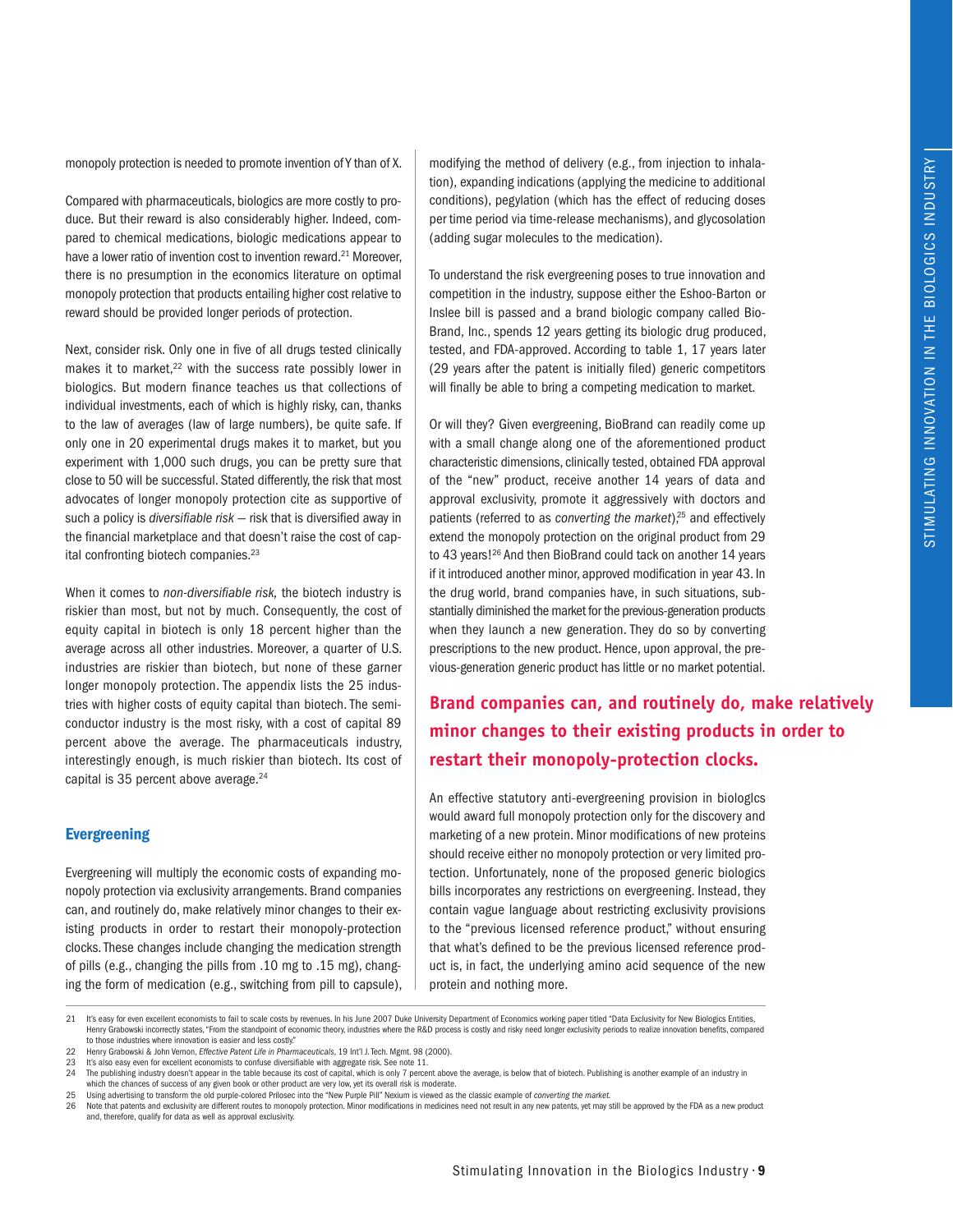# **The Hatch-Waxman Act — A Balanced Template for Success**

The Hatch-Waxman Act provides an excellent guide to establishing a balanced policy with respect to generic biologics. The Act gave the brand and generic companies less than they wanted, but more than they might have expected. The brand companies were forced to confront intense generic competition once their monopoly was finally terminated. In exchange, they received longer monopoly protection. The generics were forced to wait longer to compete, but benefited from an accelerated FDA approval process.

As indicated, the extension of monopoly protection was accomplished via the Act's patent restoration, data exclusivity, approval exclusivity, and ANDA stay provisions. According to the Congressional Budget Office, these and other features of the Act increased the average length of marketing exclusivity by 2.5 years — roughly a 25 percent increase, on average, in the prevailing duration of marketing exclusivity.27 Duke University economists Henry Grabowski and Margaret Kyle report that marketing exclusivity in pharmaceuticals now generally ranges from 12 to 15 years.<sup>28</sup>

**The Hatch-Waxman Act provides an excellent guide to establishing a balanced policy with respect to generic biologics. The Act gave the brand and generic companies less than they wanted, but more than they might have expected.**

> Gaining access to a market from which they had formerly been excluded (albeit 2.5 years later than they would have preferred) has been a major incentive for generic pharmaceutical companies. Generics, including generics produced by brand companies, now account for two-thirds of the nearly 4 billion U.S. prescriptions being filled each year. This is remarkable given that the generics' prescription share was only 19 percent in 1984 when Hatch-Waxman was passed.<sup>29</sup>

> Generics have achieved this market penetration by offering medically equivalent products at dramatically lower cost. This competition has spurred further innovation. This brings us to Hatch-Waxman's real winner — the American public, which is now able to purchase large numbers of medications at close to their marginal production costs while also benefiting from newly innovated products. In 2007, the sales-weighted discount off

the brand price of the top 100 (ranked by number of prescriptions) generic drugs was 29.0 percent. This is just the average discount. A total of 22 percent of generics are now offering discounts of 40–60 percent, and 20 percent are offering discounts above 60 percent.<sup>30</sup>

Hatch-Waxman provides four years of data exclusivity, but these four years do not generally preclude generics from reaching market on time. To see this, consider a new chemical medication that receives FDA approval 12 years after initial patent application. Its data exclusivity clock will run out 16 years after initial patent application (i.e., four years after FDA approval). According to table 1, this is still seven years before a generic is able to come to market. Hence, the generic company has seven years to file for and receive FDA ANDA approval.

This example illustrates an important point. Hatch-Waxman's exclusivity provisions, because they are of an appropriate duration, do not lengthen monopoly protection except in extreme cases that FDA approval comes very late  $-19$  or 20 years  $-$  after initial patent application. The real source of Hatch-Waxman's expansion of monopoly protection is patent restoration.<sup>31</sup>

#### **Competition Stimulates Invention**

Hatch-Waxman's success did not come at the price of innovation. On the contrary, the legislation appears to have accelerated innovation. Figure 1 shows that research and development in pharmaceuticals, measured relative to sales, increased dramatically in the years after 1984. R&D is now running between 16 percent and 18 percent of sales, on an annual basis, compared with 8–10 percent of sales prior to Hatch-Waxman.

Figures 2 and 3 provide complementary evidence about the acceleration of invention post Hatch-Waxman. Figure 2 shows that the number of new drug patents issued by the U.S. Patent Office rose dramatically after 1984 and, indeed, has exceeded the pre-1984 levels in each year since the Act was promulgated.

Figure 3 reports the average annual number of FDA approvals of new chemical entities (NCEs) for the periods 1973 – 1983, 1984 – 1993, and 1994 – 2007. The figure shows dramatic increases in NCE approvals subsequent to Hatch-Waxman's 1984 passage. NCE approvals increased by one-third in the decade following the bill's passage. Since 1994, NCEs have been coming at twice the rate observed before Hatch-Waxman.

<sup>27</sup> Congressional Budget Office, http://www.cbo.gov/showdoc.cfm?index+656&sequence=1

<sup>28</sup> Grabowski, Henry G. and Margaret Kyle, "Generic Competition and Market Exclusivity Periods in Pharmaceuticals," *Managerial and Decision Economics,* 28, 491-502, 2007, p. 496.

<sup>29</sup> The Congressional Budget Office, "How Increased Competition from Generic Drugs Has Affected Prices and Returns in the Pharmaceutical Industry," July 1998, p. ix.

<sup>30</sup> Author's calculations; see note 12.

<sup>31</sup> Hatch-Waxman's exclusivity provisions are not, however, without teeth. They prevent competitors from challenging patents for four years after FDA approval and from bringing a competitive product to market for five years from FDA approval in the cases that the patent challenge is successful.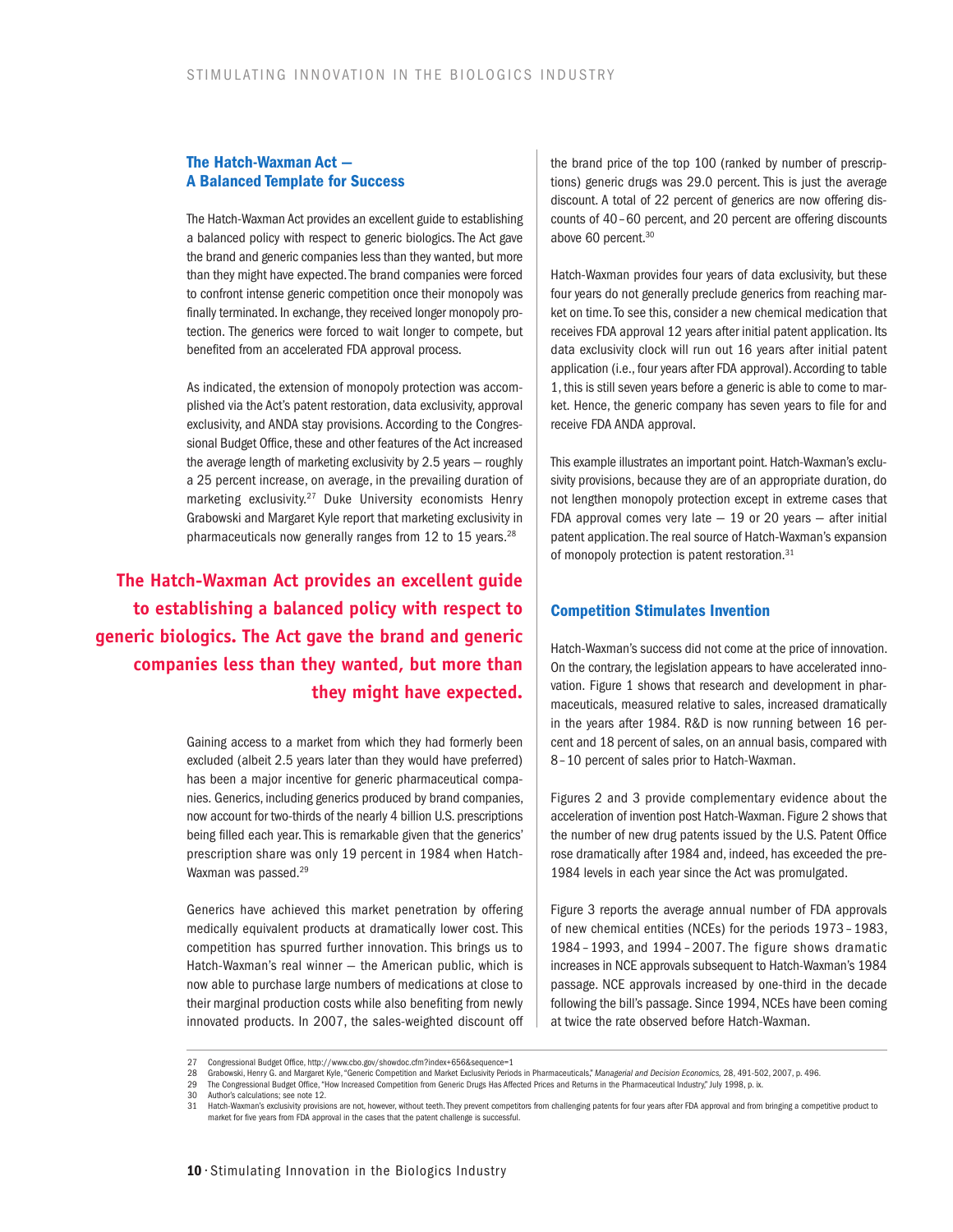![](_page_12_Figure_1.jpeg)

## **Figure 1: Pharmaceutical R&D as a Share of Sales: 1970–2007**

The fact that Hatch-Waxman did not deter the brand companies from investigating new drugs and bringing them to market is not surprising. The average extra two-and-a-half years of marketing exclusivity provided the brand companies more time to recoup their investments. In addition, the four years of data exclusivity and one year of approval exclusivity afforded brand companies five years during which they could market their FDA-approved products without having to contend with competing products arising from legitimate patent challenges.

These points notwithstanding, if Hatch-Waxman did, on balance, reduce the profitability of developing new drugs, its effects were surely modest and were offset by other factors. Such factors include a shift toward more reliance on medication in treating illness, increasing demand for medications from an aging society, increasing international demand due to rising incomes abroad, etc.

Evidence supporting this view of at most a minor impact of Hatch-Waxman comes from a highly detailed 1998 Congressional Budget Office study, which states: "For all drugs, on average, the increase in generic sales since 1984 has probably not reduced expected returns below the average capitalized costs of R&D. On the margin, however, it is possible that a few drugs that were barely profitable to develop before may no longer be so now."<sup>32</sup> In reaching this conclusion, the CBO pointed out that the distribution of revenues from new drug discoveries is a highly skewed business, with the successful "blockbuster" drugs generating billions of dollars in sales years before any competition from generic companies comes into play.

Brand companies have also been able to recoup some of the losses arising from generic competition by marketing their brand drugs as generics. In fact, one in every six generic prescriptions is currently being filled with a brand generic.<sup>33</sup>

Source: PHRMA 2008 Profile.

<sup>32</sup> Congressional Budget Office, op. cit., p. 28.<br>33 Author's calculation based on IMS Health d

Author's calculation based on IMS Health data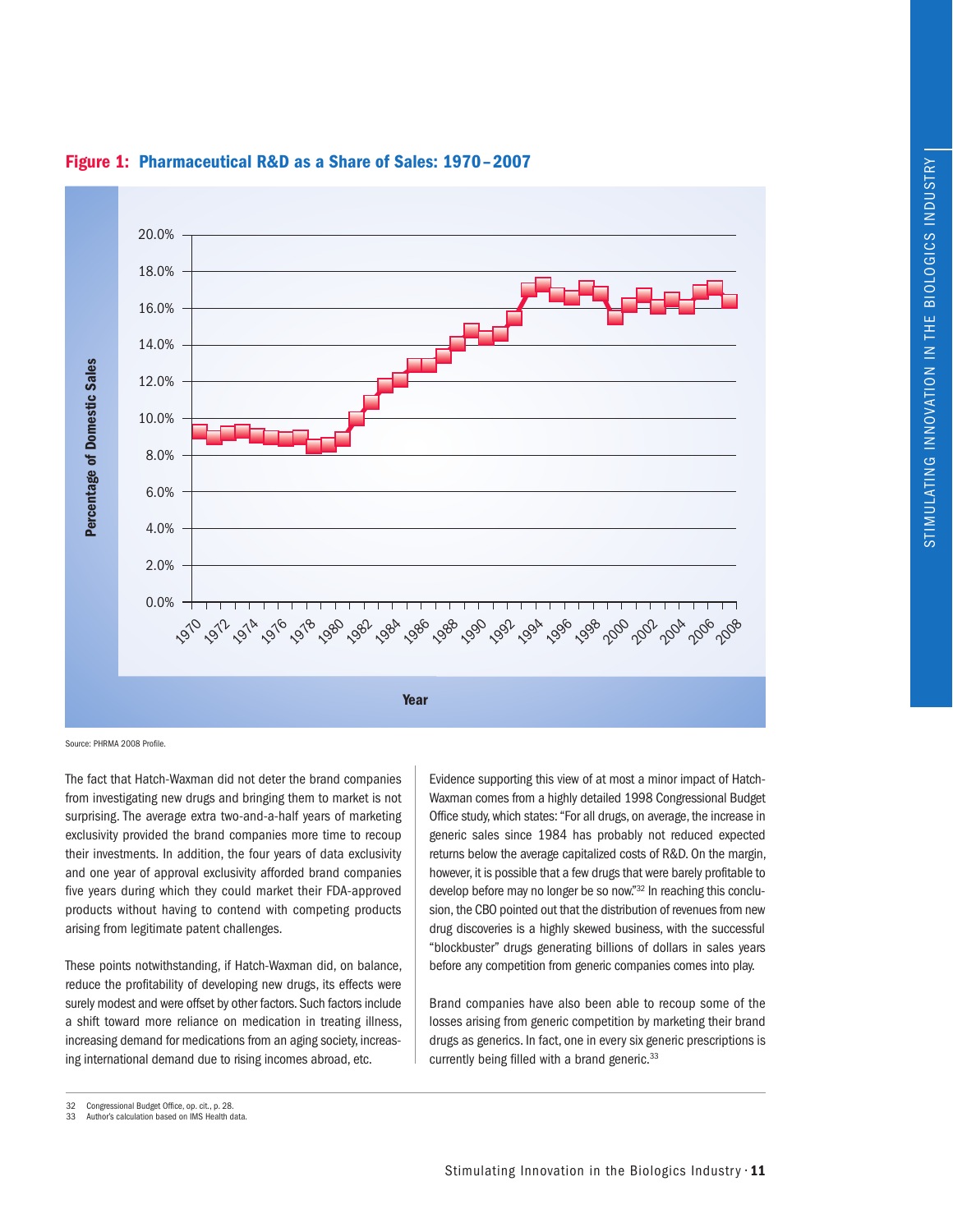![](_page_13_Figure_1.jpeg)

**Figure 2\* : Utility Patent Grants for Drug, Bio-Affecting, and Body-Treating Compositions, 1969–2007**

Source: http://www.uspto.gov/web/offices/ac/ido/oeip/taf/tecasga/424\_tor.htm

\*The recent decline in new drug patent grants between 2002 and 2007 may reflect an overburdened PTO. For example, according to Annual Performance and Accountability Reports issued by the PTO between 2002 and 2007, filings of patent applications have increased from 353,000 in 2002 to 467,000 in 2007. Total patents pending have increased from 636,000 (2002) to 1.12 million (2007). Lastly,<br>in the Biotechnology an

It's also important to note that although generic drugs now account for the bulk of all prescriptions, they continue to account for only a small minority of all sales. As they did back in 1984, the brand companies garner the lion's share of all pharmaceutical revenue. The brand companies' revenue share is currently 84 percent.<sup>34</sup> This revenue, by the way, is now running close to a quarter of a trillion dollars each year.<sup>35</sup> Thus, brand drug companies remain hugely profitable, with the average price of a brand drug exceeding that of a generic by a factor of roughly four.<sup>36</sup>

A final point is that Hatch-Waxman surely lit a fire under the brand companies. It's one thing knowing you have an indefinite monopoly on the development, production, and sale of a medication. It's another thing to know that every year of delay in getting to market means one fewer year during which you are likely to collect monopoly rents on your invention. As table 2's third column documents, Hatch-Waxman sent this message loud and clear to the brand companies.

#### **The Economic Case for Biogenerics**

This final section briefly discusses the potential cost saving and welfare gains from fostering a biogenerics industry. I then review some of the relevant economics literature on monopoly protection, making the points that a) innovation is an ongoing process that can be seriously undermined by excessive protection, b) excessive protection can actually reduce incentives to innovate, and c) excessive protection comes at a considerable price in terms of economic efficiency.

#### **Potential Cost Savings from Biogenerics**

Recent research suggests such an industry would save the American public at least \$25 billion and as much as \$108 billion over the next decade and greater sums thereafter from biogenerics leg-

<sup>34</sup> IMS Health, "IMS National Prescription Audit Plus, National Sales Perspectives," December 2007.

<sup>35</sup> Generic Pharmaceutical Association, *Statistics: Our Industry,* February 2007

<sup>36</sup> Ibid., *FAQs Generics: Lower Cost,* February 2007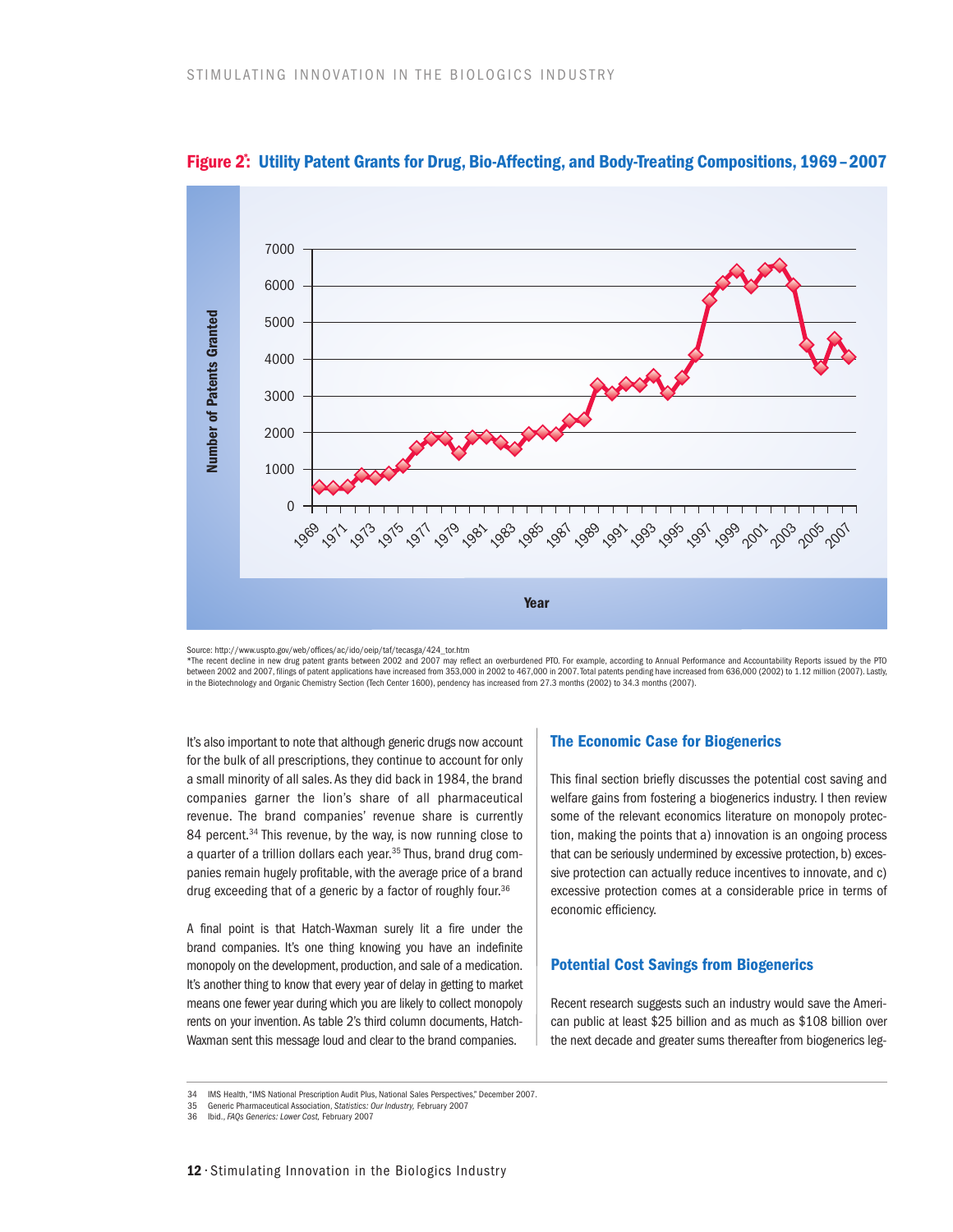![](_page_14_Figure_1.jpeg)

# **Figure 3: FDA Approvals of New Molecular Entities, 1974–2007**

Source (for both) http://www.fda.gov/cder/da/da.htm

islation that properly limits the duration of monopoly protection.<sup>37</sup>

Numbers of this magnitude are hard to translate into their personal welfare impact. So take Remicade, which is used to treat arthritis and Crohn's disease. For those with severe arthritis, Remicade infusions can mean the difference between walking or not; and for those with advanced Crohn's, the infusions can literally mean the difference between life and death. That's the very good news. The bad news is that taking this miracle drug can cost over \$20,000 per year.38 Costs of this magnitude are obviously prohibitive for the roughly 50 million Americans with no health insurance as well as the tens of millions of other Americans who either have no prescription drug coverage or face very high prescription co-pays.39

## **Reducing the Costs of Biologics Limits Biologics Expenditure Risk**

Another economic argument for limiting monopoly protection to biologics involves risk. Even those with excellent prescription drug insurance need to worry about the risk of having to directly pay the high costs of biologics. Why? Because being insured today doesn't guarantee being insured tomorrow. Moreover, as *The New York Times* recently reported, health insurance plans with prescription drug coverage are beginning to charge very high co-pays for biologics — usually 20– 33 percent. These charges can cost *insured* patients tens of thousands of dollars a year.<sup>40</sup> This includes the roughly 33 million elderly Americans on Medicare. A full 86 percent of Medicare Part D prescription drug insurance

<sup>37</sup> http://www.cbo.gov/ftpdocs/94xx/doc9496/s1695.pdf and Shapiro, Robert J. "The Potential American Market for Generic Biological Treatments and the Associated Cost Savings." www.insmed.com. February 2008. Shapiro's cost savings estimate is much higher than CBO's because he incorporates expanded demand in his analysis. The expansion in demand comes from two sources – more consumption of biologics by those now using biologics and the initiation of use of biologics by those now priced out of the market. 38 Purvis,Leigh and Lee Rucker, AARP, Public Policy Institute, May 2007.

http://64.233.169.104/search?q=cache:x2DoGbAvwrcJ:www.tenncare.org/actions\_alerts/alerts/2007\_06\_09/biologics\_top\_20\_q\_and\_a.pdf+annual+cost+of+top+biologic+products&hl=en&ct =clnk&cd=3&gl=us Remicade is actually inexpensive compared with some biologics. Herceptin, which treats breast cancer, runs \$124,000 per year. Avastin, which treats colorectal cancer, costs \$60,000 annually, and Avonex, which treats multiple sclerosis, is billed at \$84,000 per year. Twelve of the top 20 biologics now on the market have an average cost per year exceeding \$10,000. Sixteen have an annual average cost exceeding \$5,000. See Purvis and Rucker (2007), op. cit.

<sup>39</sup> Lowering the costs of biologics directly benefits those using the drugs, but there is also a real benefit to the friends and relatives of those helped by these new medicines. Economists refer to a situation in which person X's welfare depends on his own health and consumption or goods and services as well as on person Y's welfare as one subject to externalities. There are clear and obvious<br>externalities when it come is entirely ignored when it comes to weighing the costs of ongoing monopoly protection against the gains. The value could be considerable. Suppose, for example, that each person who is directly helped by having access to a low-cost biologic has 10 close friends or relatives who are indirectly helped. Also suppose that the average value of the external benefit is one-tenth the value to the patient herself. In this case, the savings from low-cost biologics would be double those estimated.

<sup>40</sup> Golata, Gina, "Co-Payments Go Way Up for Drugs with High Prices," *The New York Times,* April 14, 2008.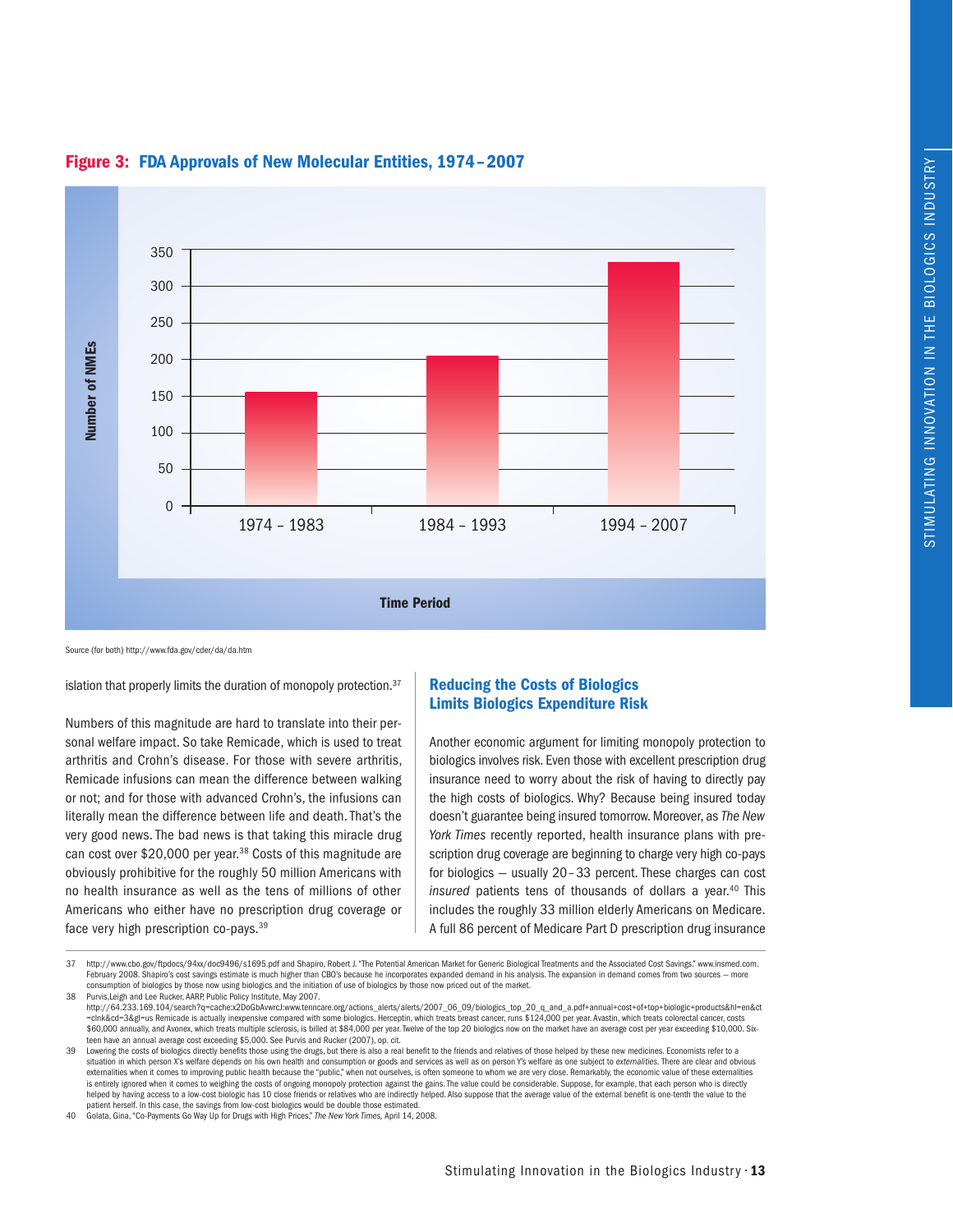plans are now charging 20– 30 percent co-pays for expensive biologics.41 Another example of the risk of paying for biologics involves diabetes. Hundreds of thousands of Americans with diabetes, many of whom have prescription drug coverage, are now spending upwards of \$1,000 per month to cover the costs of insulin.42

Our exposure to the risk of high-cost biologics is not limited to our own medical needs. If our relatives or friends end up facing huge, uninsured bills for biologics, we'll be asked for financial assistance or feel the need to provide such assistance. All of these factors are playing on the minds of Americans on a daily basis. According to Deloitte's *2008 Survey of Health Care Consumers,* 93 percent of American households say they are unprepared for their future healthcare needs. This uncertainty has a cost that economists are well versed in measuring. They do so by determining how much households would be willing to pay to avoid the risk entirely. Although no one has done such a measurement for healthcare expenditure risk in general, let alone biologics per se, the following speculative measurement suggests the potential magnitude of the biologic cost risk.

**In fact, each innovation is part of a chain. Today's innovation cannot proceed if yesterday's is not accessible. And tomorrow's innovation must wait until today's innovation is available for use.** 

> Assume there are 100 million Americans who are uninsured either directly or indirectly (via their uninsured relatives' or friends' exposures) for the costs of biologics and that, on average, insurance against these costs is worth \$100 per person. In this case, eliminating this risk would be worth \$10 billion annually.

> Now lowering the cost of biologics is not the same as providing insurance against these costs, but it does provide some perspective on the value to American households of less expensive biologics. This value, to repeat, is not simply in reducing expected outlays, including those coming in the form of higher co-pays and prescription drug insurance premiums. It's also in reducing the risk of unaffordable expenditures on biologic medicines.

#### **Limiting Monopoly Protection to Stimulate Innovation**

The importance of successive rounds of innovation — of each innovation building on, but also undermining the monopoly position of the prior round43 — was dubbed *creative destruction* by the father of growth theory, Joseph Schumpeter.<sup>44</sup> According to Schumpeter, innovation is the engine of growth, and it's not pretty. Entrepreneurs must be able to compete and destroy or they will not create.

In Schumpeter's words, "Economic progress, in capitalist society, means turmoil. [What counts is] competition from the new commodity, the new technology, the new source of supply, the new type of organization... competition which... strikes not at the margins of the profits and the outputs of the existing firms, but at their foundations and their very lives."

Paul Romer, today's leading theorist of economic growth, emphasizes the self-propelled nature of growth — that growth feeds upon itself. "We consistently fail to grasp how many ideas remain to be discovered. Possibilities do not add up. They multiply."45

Sandwiched between Schumpeter and Romer is the past century's third great student of economic growth, Nobel laureate Robert Solow. Solow developed *growth accounting* and showed that innovation (better technology) is a major source of U.S. economic growth.

In fact, each innovation is part of a chain. Today's innovation cannot proceed if yesterday's is not accessible. And tomorrow's innovation must wait until today's innovation is available for use. Moreover, if the current length of monopoly protection suffices to incentivize today's innovation, extending the length of protection will do nothing to increase current innovation. Instead, it will simply delay future innovation with the economy, over time, falling further and further behind with respect to the level of technology it would otherwise have available.

Economists have modeled this process, conceptualizing innovation in a number of different ways. Andrew Horowitz and Edwin Lia wrote a classic paper in 1996, for example, in which they view innovation as moving up a product quality ladder.<sup>46</sup> Higher rungs on the ladder entail better technology and higher quality products. The innovator in their model, which need not be the same person or company through time, $47$  can be viewed as holding the top

<sup>41</sup> http://www.drugchannels.net/2008/04/tier-4-co-pays-and-pharmacy-prices.html.<br>42 Saul Stephanie "Rridling at Insulin's Cost States Push for Generics The New York

Saul, Stephanie, "Bridling at Insulin's Cost, States Push for Generics, *The New York Times*, January 11, 2007. A biologic version of insulin was extracted in the early 1980s; its most effective form has yet to face competition from generic manufacturers.

<sup>43</sup> Jorgenson, Dale, "Accounting for Growth in the Information Age," provides a careful empirical analysis available of technology's contribution to U.S. economic growth.<br>44 Schumpeter, Joseph, Capitalism, Socialism, and De

<sup>44</sup> Schumpeter, Joseph, *Capitalism, Socialism, and Democracy,* New York, N.Y.: Harper, 1942.

<sup>45</sup> http://www.econlib.org/library/Enc/EconomicGrowth.html

<sup>46</sup> Horowitz, Andrew W. and Edwin L.C. Lai, "Patent Length and the Rate of Innovation," International Economic Review, 37 (4), 1996, pp. 785–901. The ladder model for innovation was originally devel-

oped by Gene Grossman and Elhanan Helpman in chapter 4 of their book, *Innovation and Growth in the Global Economy,* Cambridge, Mass.: MIT Press, 1992.

<sup>47</sup> The current innovator is indifferent between maintaining his company or selling it (his ladder position) to a competitor who would have the same competition-spurred incentive to innovate.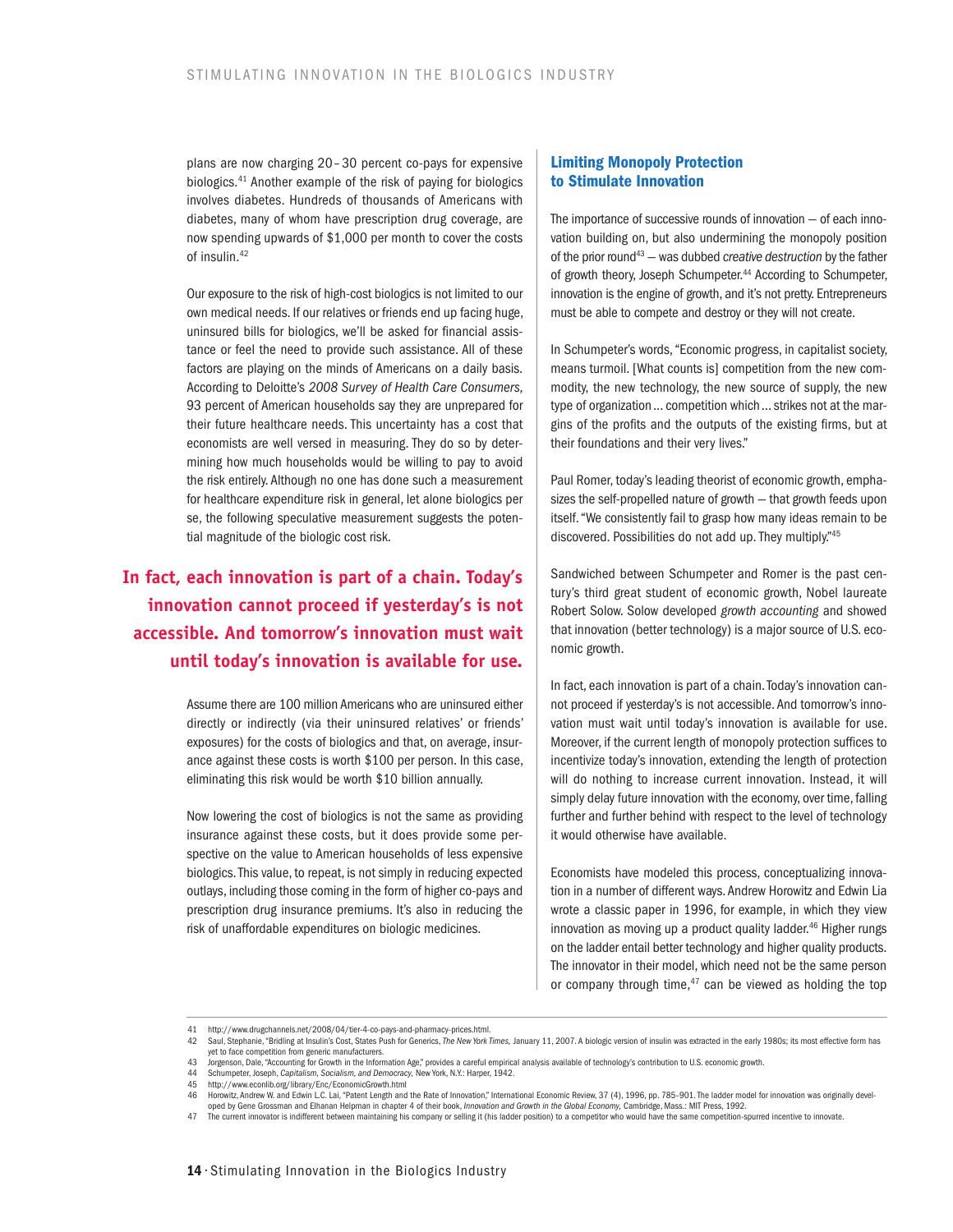position on the ladder with generics moving up from below. The closer the generics get, the more competition the current innovator faces. This gives the current innovator an incentive to move to yet a higher position on the ladder. Moving up the ladder is innovation, and the more rungs the innovator (or replacement innovator) climbs over a given period of time, the higher the rate of innovation.

Patent length in the model corresponds to the amount of time the government keeps the generics from using the latest technology — moving up the ladder to where the prior innovators have been. Once the current patent expires, the generic can move up. But when he does, he finds that the top-rung innovator has innovated to an even higher rung, the position of which is temporarily protected by a new patent.

This is not a model of evergreening. Each time the top-rung innovator company innovates, it represents a true improvement in technology — one that comes at a real cost to the company. But it's only the threat of competition that keeps the top-rung innovator (the near monopolist) innovating. And setting the patent length correctly is critical. As the authors point out, "Patent length either too short, or too long, will weaken innovative incentives." In particular, patent length that's too long will lead to more innovation when innovation occurs (the top-rung company will move up more rungs when it realizes it has to innovate to stay ahead because its patent is expiring), but to less frequent innovation. In the extreme, making the patent indefinite kills off innovation entirely; in this case, the top-rung company faces no competitive pressure and would compete only against itself by incurring the cost of inventing a better product.

Another classic paper on patent policy is Nancy Gallini's (1992) *Rand Journal* article.48 Gallini's model lets competitors invent around incumbents, but at a cost. If patent length is set too long, competitors realize that they'll not be able to use existing knowledge in a timely manner and that the only way they can compete is to come up with their own invention. Under these circumstances, this makes private sense, but it also makes social nonsense for the same reason that it makes no sense to re-invent the wheel. Knowledge that's been acquired at a cost and that can be conveyed at zero cost is knowledge that should be used.

Gallini's paper, in its own way, gets at the cost of patent races alluded to above. Invention that can be monopolized even for a finite period of time represents a prize worth fighting for. But if only one party can win or, in Gallini's case, if multiple parties can win, but not fully, there can be too much effort put into invention. Again, what's privately optimal can be socially undesirable.

The classic example of such *rent seeking* is referred to as *the Tragedy of the Commons.* In this case, there is a common field that shepherds can use to graze their flocks. But since no one owns the commons or cares about the degree to which the grazing of his sheep limits the grazing of other people's sheep, we end

**Once the current patent expires, the generic can move up. But when he does, he finds that the top-rung innovator has innovated to an even higher rung, the position of which is temporarily protected by a new patent.**

up with overgrazing. In the extreme, there can be so much overgrazing that no one benefits from the commons — a real tragedy. Similarly, if extending patent length too long makes the prize of coming up with the winning invention so great, far too many would-be inventors will abandon their other pursuits and try to strike it rich. The resulting gold rush can lead to collective (social) costs that entirely wipe out the social benefit from the invention.<sup>49</sup>

Gallini's paper provides yet another deep insight into the problem of excessively long monopoly protection. She points out that extending patent life beyond the socially optimal length may actually be counterproductive in terms of incentivizing innovators to invent. The reason is that an innovator, call her X, will realize that if she wins the patent race, her competitors will know that waiting until her patent expires is waiting too long and that the only way to play is to innovate around her patent. In thinking this through, X will realize that having longer life on a patent that others are going to invent around is like having a very short patent that others will not invent around; i.e., it's like having little incentive to invent in the first place. Gallini summarizes this point by stating "Extending patent life … may not provide the inventor with increased incentive to research or patent the innovation."

#### **Limiting Monopoly Protection to Increase Economic Efficiency**

If less monopoly protection can be more when it comes to stimulating invention, the same holds true when it comes to improving economic efficiency. In his fundamental paper on optimal patent life, William Nordhaus argues that "the optimal life for drastic process inventions seems to be very small, in the order of one-tenth of the actual life of patents. The reason for the very

<sup>48</sup> Gallini, Nancy T., "Patent Policy and Costly Imitation," *Rand Journal of Economics,* 23 (1), Spring 1992.

<sup>49</sup> Philip Aghion and Peter Howitt in their 1992 Econometrica 60, 2, March 1992, pp. 323 – 51 paper titled "A Model of Growth through Creative Destruction" refer to the waste of resources in patent races as "business stealing."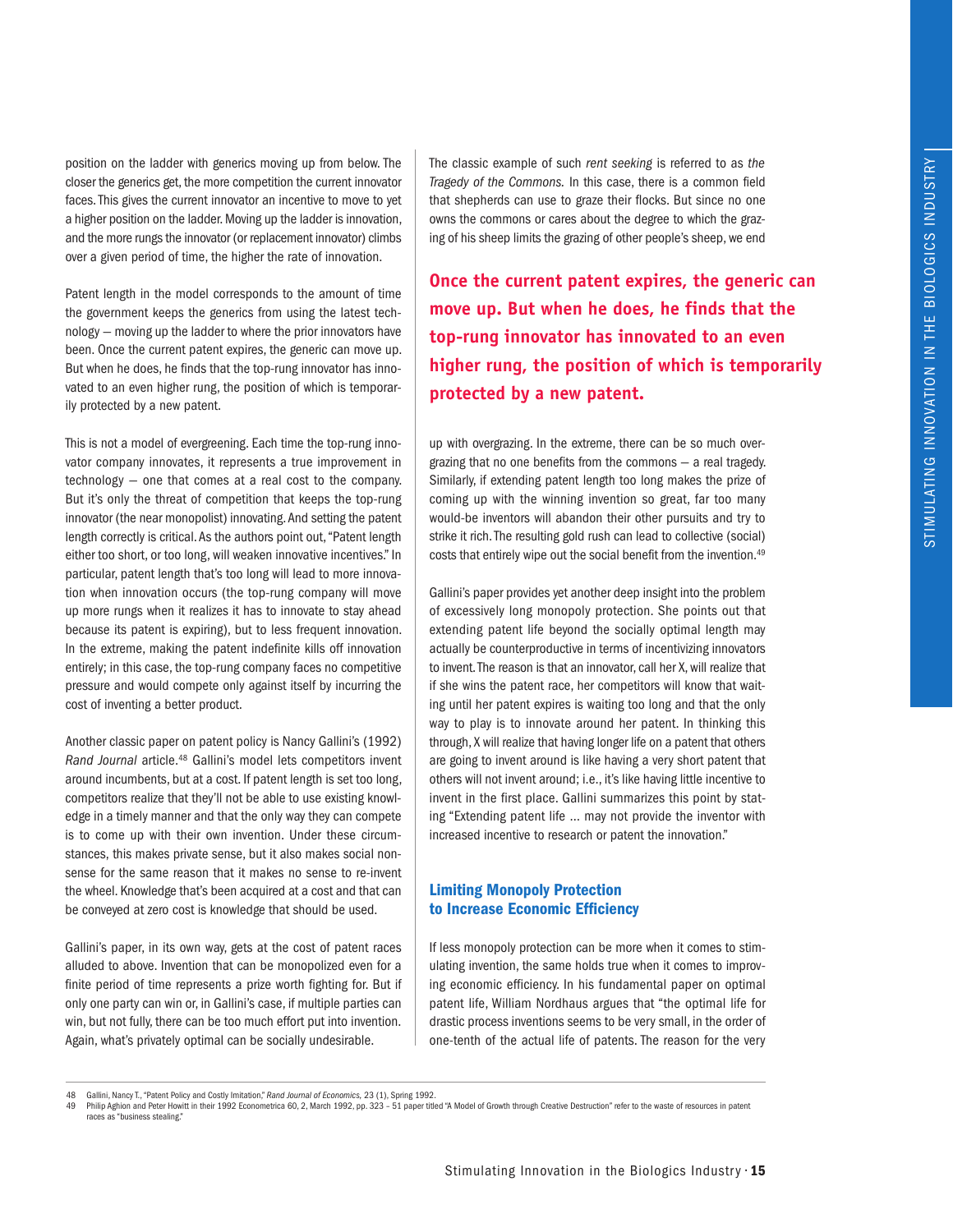small (optimal) life seems to be that drastic inventions are very important inventions and thus have a great deal of potential deadweight loss if they have long life."50

Drastic inventions refer here to inventions that lead to major reductions in the prices facing consumers once patent protection terminates. But the fact that the true economic cost for consumers of consuming a product is quite low means they should be consuming a lot of it. But with extended monopoly protection this doesn't happen, or at least doesn't happen for a very long time. The resulting consumer loss in welfare is called a deadweight loss.

Glenn Loury reaches a similar conclusion to Nordhaus, but in a more realistic setting in which the overall economy's conditions change when patent policy is modified. Loury states, "Social welfare can be maximized by appropriately limiting entry and firm investments with licensing fees and finite patent life."<sup>51</sup>

#### **Conclusion**

Biologic medications hold enormous promise for improving Americans' health and well-being. Fulfilling that promise requires making sure that all Americans are able to access these medications at affordable prices within a reasonable period of time from their discovery. It also requires ensuring that tomorrow's biological breakthroughs are able to build on today's.

**Biologic medications hold enormous promise for improving Americans' health and well being. Fulfilling that promise requires ensuring that all Americans are able to access these medications at affordable prices within a reasonable period of time from their discovery.**

> Legislation now pending in Congress offers hope to millions of Americans that more affordable versions of biologic medications will soon become available through a competitive marketplace. But exclusivity provisions in three of the four main biogenerics bills significantly undermine the legislation's objectives. These provisions constitute uncontestable grants of monopoly rights by government fiat — something that runs far afield of traditional U.S. patent policy. The provisions would substantially extend the duration of monopoly protection of brand biologic medicines and, thereby, materially delay the arrival of low-cost generic alternatives. These conveyances of exclusive marketing rights not only exclude competing biologic companies from entering the market

with low-cost alternatives for extended periods of time. They also exclude other innovators from building, in a timely manner, on the stock of prior knowledge, much of which was accumulated at public expense. These bills also fail to anticipate and prevent evergreening under which brand companies can obtain repeated periods of exclusivity and monopolize biologic medicines essentially indefinitely.

New medications that alleviate or cure terrible disease are such remarkable gifts to humankind that we must continue to appropriately reward true innovation in this field. But the new drugs of today are not those of tomorrow. And today's inventors are generally not tomorrow's. The reason is clear. Today's inventors have strong incentives to protect their discoveries, not make new ones whose arrival on the market would undermine their existing profits and market share. And, as numerous papers in the economics literature on invention and monopoly protection point out, over-extending monopoly protection can easily boomerang. It may do little or nothing to incentivize new discovery and simply delay when the next discovery comes on board. *In this case, providing greater incentive to innovate leads to less, not more, innovation over time.* 

Without question, the American biologics drug industry is a golden goose, which is advancing the healthcare of our citizens. The presumption of many is that feeding this goose more and more will lead it to produce an ever-greater number of eggs at a faster pace. But doing so is very dangerous. After all, why should the goose produce as much when it has less incentive, and why should anyone look for a better goose if the current one cannot be displaced?

Fortunately, we don't need to guess how much to feed the biologics goose. Its chemical cousin — the pharmaceutical goose is, from all appearances, essentially identical in its diet and response to incentives. What works for the pharmaceutical goose will surely work for the biologics one. And what works for the pharmaceutical goose in promoting and protecting innovation is the Hatch-Waxman legislation — a bill whose exclusivity provisions are sufficiently balanced as to not over-extend the duration of monopoly protection.

Close to a quarter of a century's experience speaks clearly. Hatch-Waxman provides its goose with a balanced diet — one that provides brand companies with appropriate incentives to develop and market their products, one that permits competitors to lower pharmaceutical prices to the public in a timely manner, and one that keeps new pharmaceutical discoveries coming at a rapid pace.

<sup>50</sup> Nordhaus, William D., "The Optimal Life of a Patent," Cowles Foundation paper no. 2421, Yale University, November 27, 1967.

<sup>51</sup> Loury, Glenn C., "Market Structure and Innovation," *The Quarterly Journal of Economics,* 93, 3, August 1979, 395–410.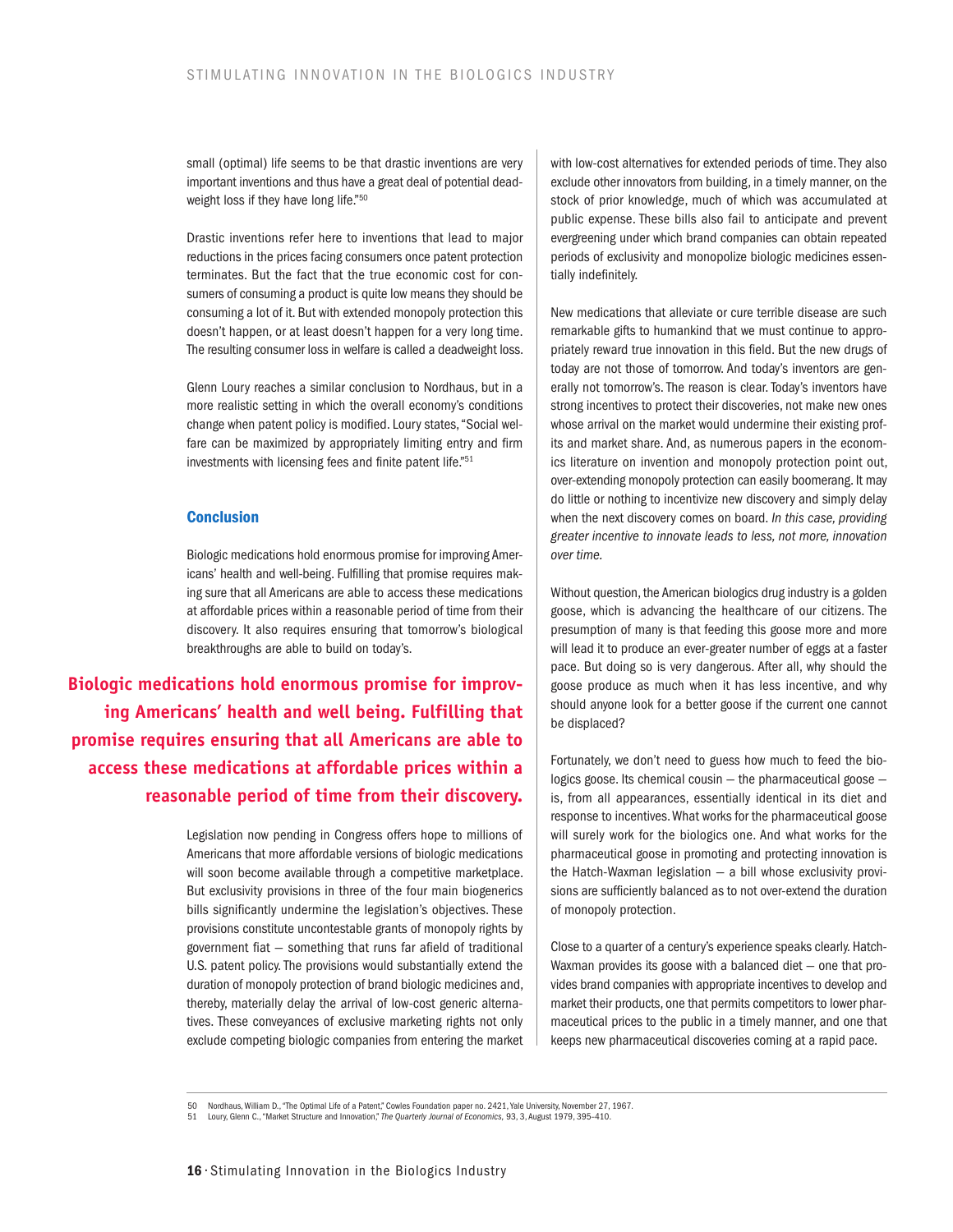# **Appendix: Industry Beta and Risk-Adjusted Cost of Equity**

| <b>Industry Name</b>       | <b>Firms in</b><br><b>Sample</b> | <b>Beta</b> | Beta/<br><b>Mean Beta</b> | <b>Cost of</b><br><b>Equity</b> | Cost of Equity/<br><b>Mean Cost</b><br>of Equity |
|----------------------------|----------------------------------|-------------|---------------------------|---------------------------------|--------------------------------------------------|
| <b>Market</b>              | 7364                             | 1.24        | 1.00                      | 10.8%                           | 1.00                                             |
| Semiconductor              | 138                              | 2.59        | 2.09                      | 20.4%                           | 1.89                                             |
| Semiconductor Equipment    | 16                               | 2.51        | 2.02                      | 19.8%                           | 1.83                                             |
| <b>Wireless Networking</b> | 74                               | 2.2         | 1.77                      | 17.6%                           | 1.63                                             |
| E-Commerce                 | 56                               | 2.08        | 1.68                      | 16.8%                           | 1.55                                             |
| Entertainment Tech.        | 38                               | 2.06        | 1.66                      | 16.6%                           | 1.54                                             |
| Telecom. Equipment         | 124                              | 1.98        | 1.60                      | 16.1%                           | 1.49                                             |
| Internet                   | 266                              | 1.97        | 1.59                      | 16.0%                           | 1.48                                             |
| Steel (Integrated)         | 14                               | 1.97        | 1.59                      | 16.0%                           | 1.48                                             |
| Manuf. Housing/RV          | 18                               | 1.92        | 1.55                      | 15.6%                           | 1.45                                             |
| Power                      | 58                               | 1.87        | 1.51                      | 15.3%                           | 1.41                                             |
| Computers/Peripherals      | 144                              | 1.86        | 1.50                      | 15.2%                           | 1.41                                             |
| Pharmaceuticals            | 368                              | 1.78        | 1.44                      | 14.6%                           | 1.35                                             |
| Coal                       | 18                               | 1.71        | 1.38                      | 14.1%                           | 1.31                                             |
| Steel (General)            | 26                               | 1.71        | 1.38                      | 14.1%                           | 1.31                                             |
| Precision Instrument       | 103                              | 1.66        | 1.34                      | 13.8%                           | 1.28                                             |
| Securities Brokerage       | 31                               | 1.66        | 1.34                      | 13.8%                           | 1.28                                             |
| Homebuilding               | 36                               | 1.64        | 1.32                      | 13.6%                           | 1.26                                             |
| Advertising                | 40                               | 1.6         | 1.29                      | 13.4%                           | 1.24                                             |
| <b>Retail Automotive</b>   | 16                               | 1.58        | 1.27                      | 13.2%                           | 1.22                                             |
| Cable TV                   | 23                               | 1.56        | 1.26                      | 13.1%                           | 1.21                                             |
| Computer Software/Svcs.    | 376                              | 1.56        | 1.26                      | 13.1%                           | 1.21                                             |
| Auto & Truck               | 28                               | 1.54        | 1.24                      | 12.9%                           | 1.20                                             |
| Recreation                 | 73                               | 1.54        | 1.24                      | 12.9%                           | 1.20                                             |
| Entertainment              | 93                               | 1.53        | 1.23                      | 12.9%                           | 1.19                                             |
| Chemical (Basic)           | 19                               | 1.52        | 1.23                      | 12.8%                           | 1.18                                             |
| <b>Biotechnology</b>       | 103                              | 1.51        | 1.22                      | 12.7%                           | 1.18                                             |

Source: author's calculations based on betas posted 1/08 by Aswatch Damodaran, NYU Professor of Finance at http://pages.stern.nyu.edu/~adamodar/New\_Home\_Page/datafile/Betas.html. Cost of eq-<br>uity is calculated as .02 + bet